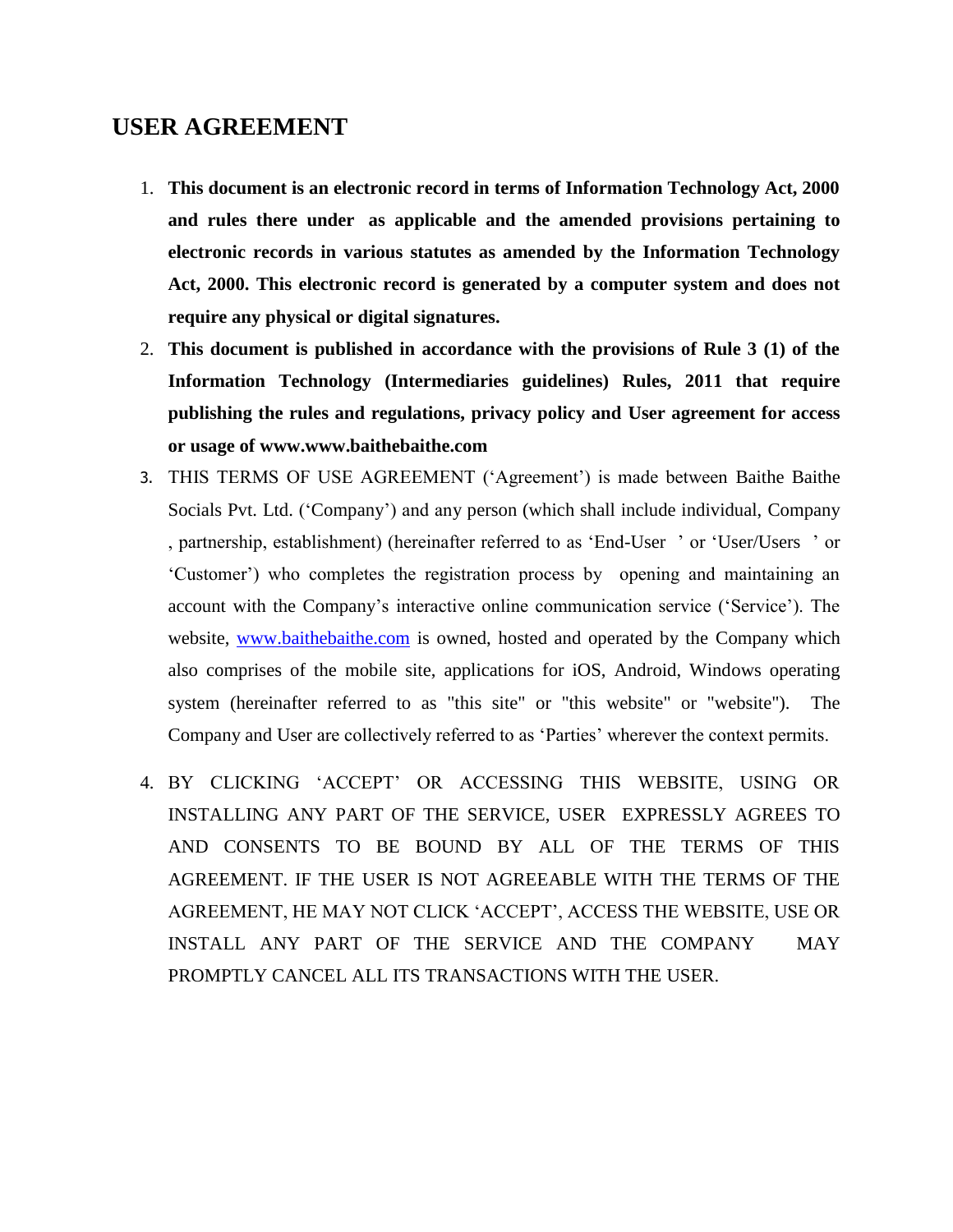# **5. Defined Terms**

Unless otherwise specified, the capitalized words shall have the meanings as defined herein below:

- a. **Agreement**: Shall mean and include the completed application form, its attachment(s) and the terms and conditions stated herein. It shall deem to have been executed at Pune.
- b. **Company**: Is defined as Baithe Baithe Socials Pvt. Ltd. having its office at Pune.
- c. **Content**: Is defined as per the clause in reference to and will include (but is not limited to) reviews, images, photos, audio, video, location data, nearby places, and all other forms of information or data, content that you upload, share or transmit to, through or in connection with the Services, such as likes, ratings, reviews, images, photos, messages, profile information, and any other materials that you publicly display or displayed in your account profile, content that the Company creates and makes available in connection with the Services including, but not limited to, visual interfaces, interactive features, graphics, design, compilation, computer code, products, software, aggregate ratings, reports and other usage-related data in connection with activities associated with your account and all other elements and components of the Services, content that comes from parties other than the Company or its users and is available on the Services.
- d. **Date of Commencement**: Is the date indicating the acceptance of the application by the User to the service. It shall be specified by the Company in its notice to the User either through e-mail or conventional mail.
- e. **Date of Termination**: Is the date of expiry mentioned in the agreement and/or notice or/and the letter of termination.
- f. **End Consumer**: Is defined as an individual or corporate entity who uses the platform of [www.baithebaithe.com](http://www.baithebaithe.com/) to hire services of Third Party Service Provider. For all practical purposes the end consumer will be considered one only if his/her details and listing details have been duly recorded in the records of the company.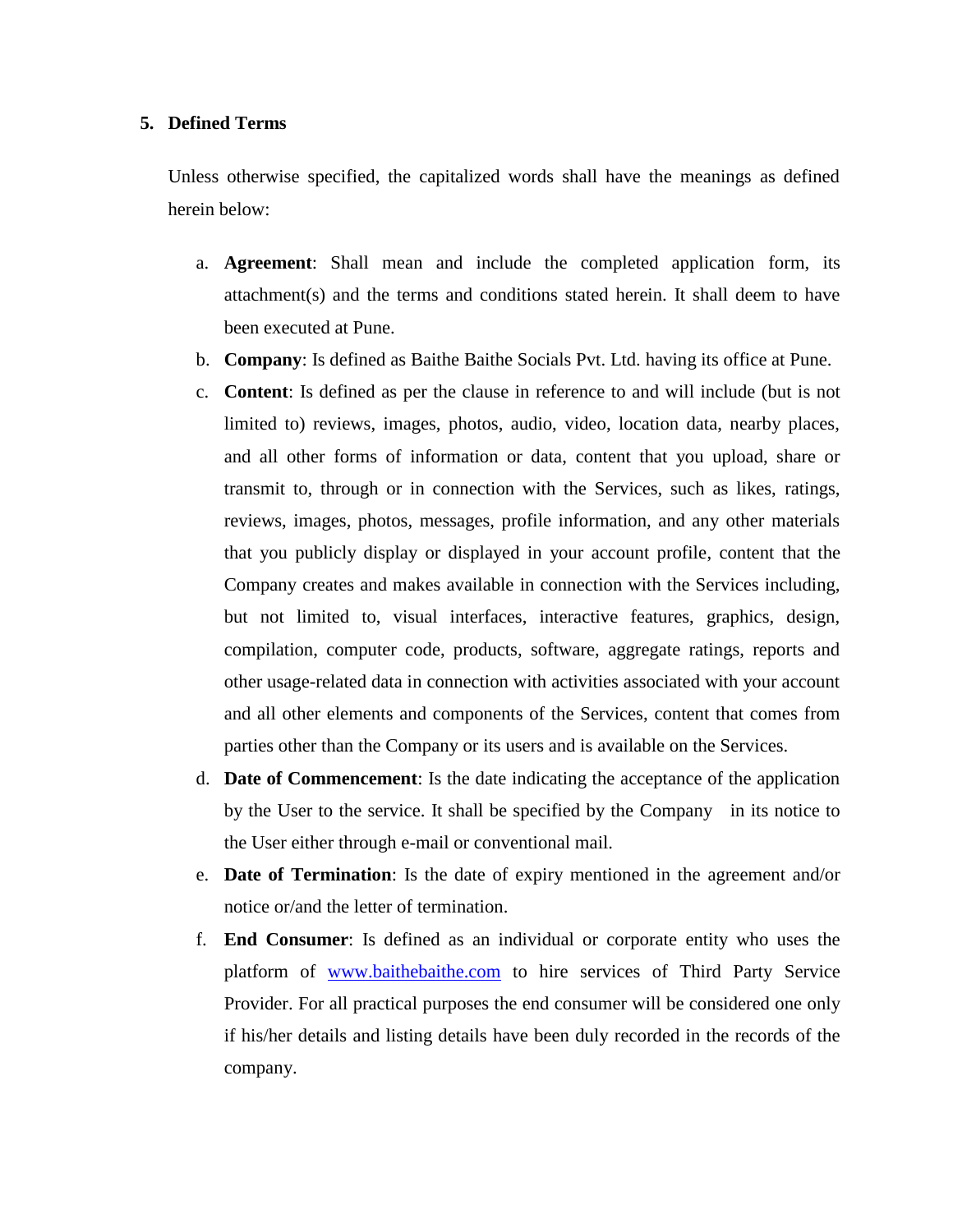- g. **Listing**: Is defined as any venue or service that is listed by a Third Party Service Provider and is available for rental/charges via the site and **application**.
- h. **My Subscriptions**: Contains time to time information and description of the Services for the User provided by the Company in writing or contained in the website Www.baithebaithe.com.
- i. **Registration Data**: Is the database of all the particulars and information supplied by the User on initial application and subscription, including but without limiting to the User's name, telephone number, mailing address, account and email address.
- j. Words referring to masculine include the feminine and the singular include the plural and vice versa as the context admits or requires; and Words importing persons includes individuals, bodies corporate and unincorporated.
- k. **Services** : Means the Services to be provided through the Company website to the User of www.baithebaithe.com and shall include the provision of following facilities:
	- i. Service by the Third Party Service Providers wishing to post their profile or listing for the purpose of providing hospitality related services.
	- ii. Service to the End consumer who wishes to lease or hire a property for any event through Www.baithebaithe.com and its Internet links.
	- iii. Service to the User/s who wishes to insert advertisements at www.baithebaithe.com.
	- iv. Service to the User/s who wishes to receive advertisements and promotional messages on Www.baithebaithe.com and through emails.
- l. **Service Ratings:** Is defined as a rating mechanism developed by the company for maintain Quality Checks and will be available for viewing publicly for User/s and Non-Users alike.
- m. **Third Party Service Provider:** Is defined as the party who gets in touch with [Www.baithebaithe.com](http://www.baithebaithe.com/) or is contacted by the same for promoting his services on the said website and **application**.
- n. **www.baithebaithe.com**: Is defined as the Internet web site of the Company at [Www.baithebaithe.com](http://www.baithebaithe.com/) or the Company itself interchangeably.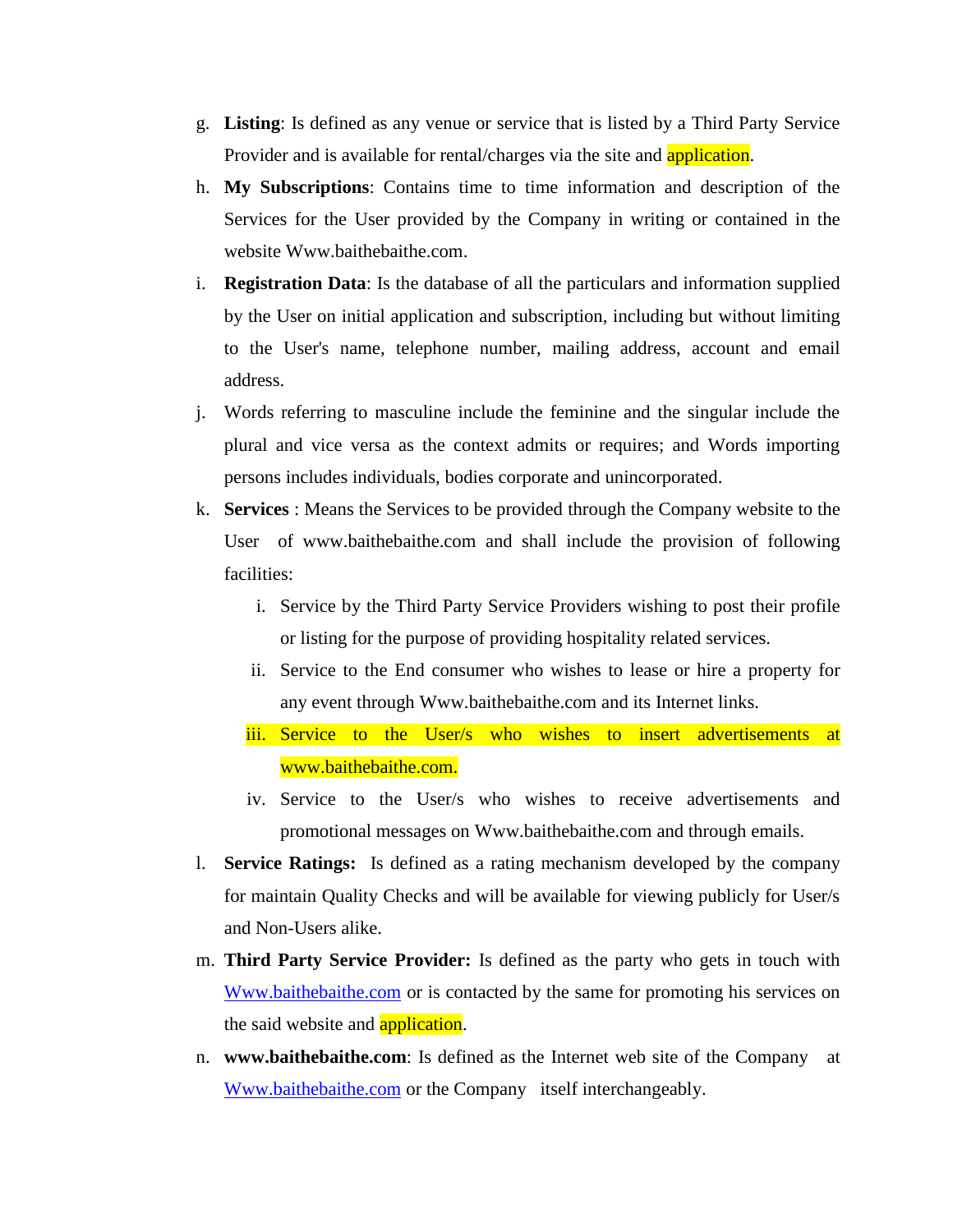- o. **Website:** Is defined as the Internet web site [www.baithebaithe.com](http://www.baithebaithe.com/) and any of its connected websites owned and/or controlled by the Company or its affiliates, legal heirs.
- p. **User:** Is defined as an individual or corporate subscriber who has paid for the Services of the Company and the signatory, whose particulars are contained in the online registration, sign up form or application form and includes his successors and permitted assignees. The term is inclusive of both the End Consumer and the Third Party Service Providers inclusive of venue owners as may be applicable.

# **6. Membership/Access**

- 1. User must be competent to enter into a valid contract according to Section 11 of The Indian Contract Act, 1872 i.e.
	- a. he/she must be above the age of 18 years;
	- b. he/she must be of sound mind
	- c. he/she must not be disqualified from entering into this agreement by any law.
- 2. This Agreement in electronic form will be valid as per Section 10A of the Information Technology Act, 2000.
- 3. The User's registration for paid membership with the Website represents and warrants that the User shall ensure competency to enter into this Agreement as per S.11 of The Indian Contract Act, 1872 and thereby intend to agree and abide by terms of this Agreement.
- 4. Subsequently if the User realizes that they are unable to comply with the condition mentioned in clauses mentioned above, they must undertake to inform such disability to The Company at the earliest.

# **7. Commencement of Service**

The Service shall be deemed to have commenced on the date on which the listing has been booked by End Consumer.

# **8. Subscription Fees**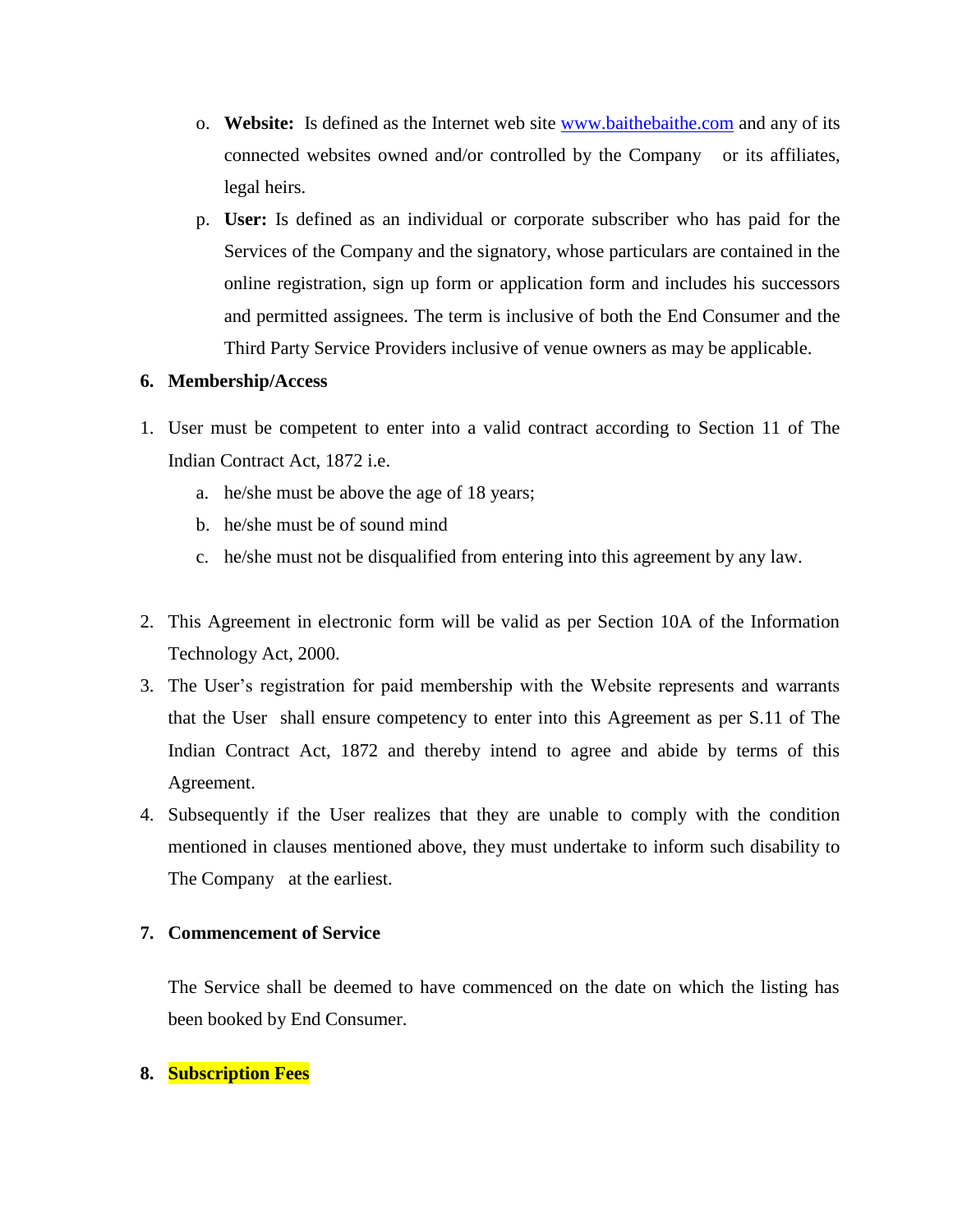- a. The applicable rate of the Subscription Fees for the Service provided shall be such as mentioned in the "My Subscriptions" page or as may be prescribed by the Company from time to time.
- b. Liability for the Subscription Fees shall accrue from the Date of Commencement of Service.
- c. Currently there is no Subscription Fees or Brokerage fee for Individuals advertising their listings on Www.baithebaithe.com.
- d. Www.baithebaithe.com / Company Management has rights and can decide on subscription fees from all Users of www.baithebaithe.com in future if required without prior notice.

# **9. Advertising**

Some of the Services are supported by advertising revenue and may display advertisements and promotions. These advertisements may be selected as per the queries you have raised or other information. The manner, mode and extent of advertising by the company on the Services available are subject to change without specific notice to you. In consideration for the Company granting you access to and use of the Services, you agree that Company may place such advertising on the Services.

Part of the site may contain advertising information or promotional material or other material submitted to Company by Third Party Service Providers or Users. Responsibility for ensuring that material submitted for inclusion on the Website Platform or mobile app complies with applicable national laws is exclusively on the party providing the information/material. Company will not be responsible or liable for any error or omission, inaccuracy in advertising material or any loss or damage of any sort incurred as a result of any such advertising or as a result of the presence of such advertisements on the Company Platform and mobile application.

# **10. For Agents and Brokers**

a. Agents and Brokers are not allowed to post Ads on Www.baithebaithe.com.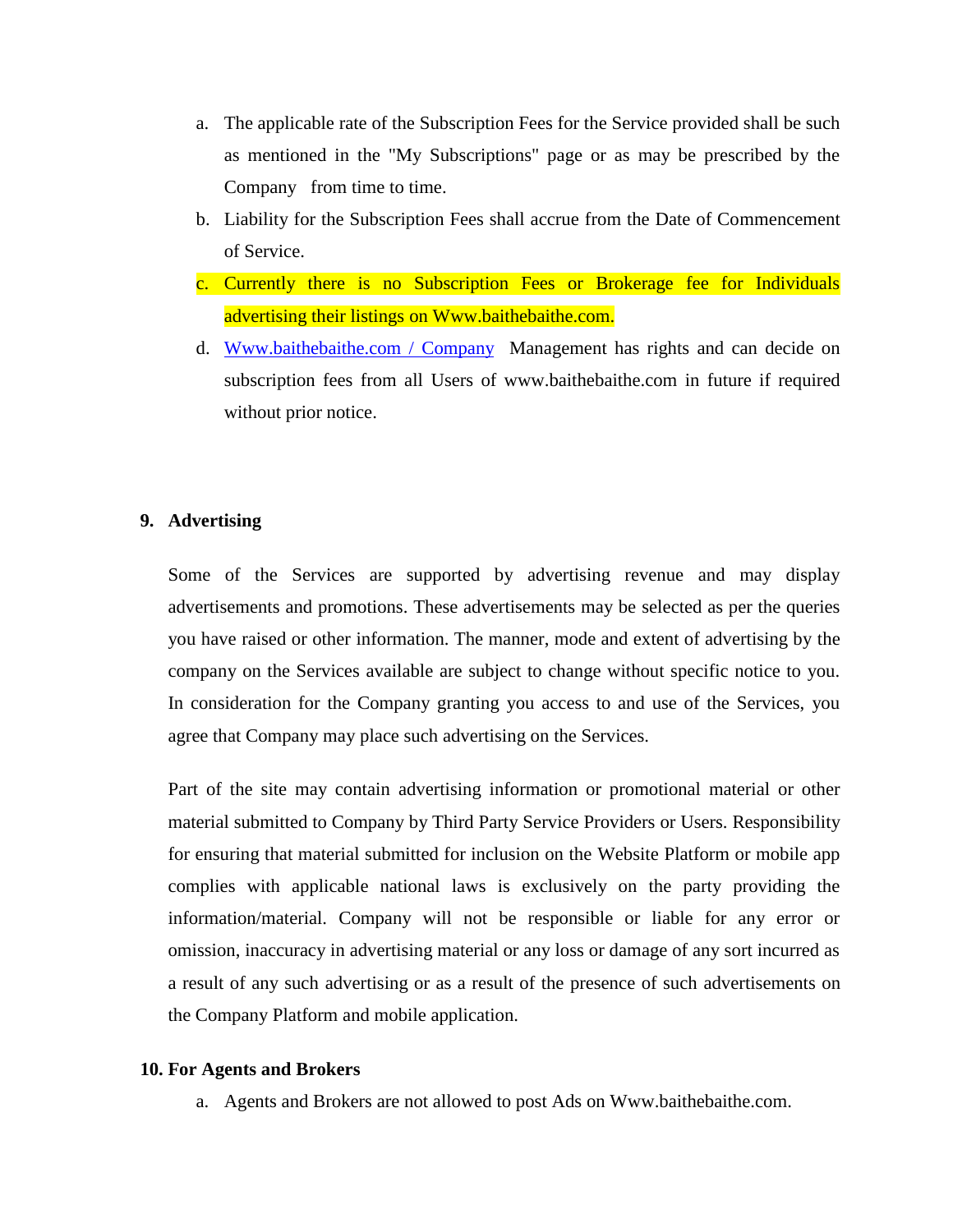b. Www.baithebaithe.com Team has every right to de-activate suspicious property ads or property ads posted by agents or brokers without notice to the concerned party.

# **11. Payment**

- a. Where Subscription Fees accrues it shall be payable at or within such time as stated in the invoice(s) issued by the Company to the User.
- b. The company shall have no say with regard to the payments or any dispute with regard to any payment/dues/advance payment or the like between the End User and Third Party service Provider.
- c. All payments to be made to the Company by the End User and/or the Third Party Service Provider will have to be made in advance as per the terms stated in the invoice terms.
- d. The Subscription Fees shall be paid by the User on demand. In case the User disputes the same for any reason whatsoever, he shall make the payment towards the Subscription Fees accrued nevertheless. In the event of Company deciding the dispute in the User's favor, the Company shall promptly refund to the User any excess amount paid by the User without any interest.
- e. Any delay in the payment by the User of any sums due under this Agreement, the Company shall have the right to charge interest on the outstanding amount from the date the payment became due until the date of final payment by the User.

# **12. Security**

- a. User/s Baithebaithe Account Information is password-protected for User/s privacy and security.
- b. In certain areas Baithebaithe uses industry-standard SSL-encryption to protect data transmissions.

# **13. Cancellation**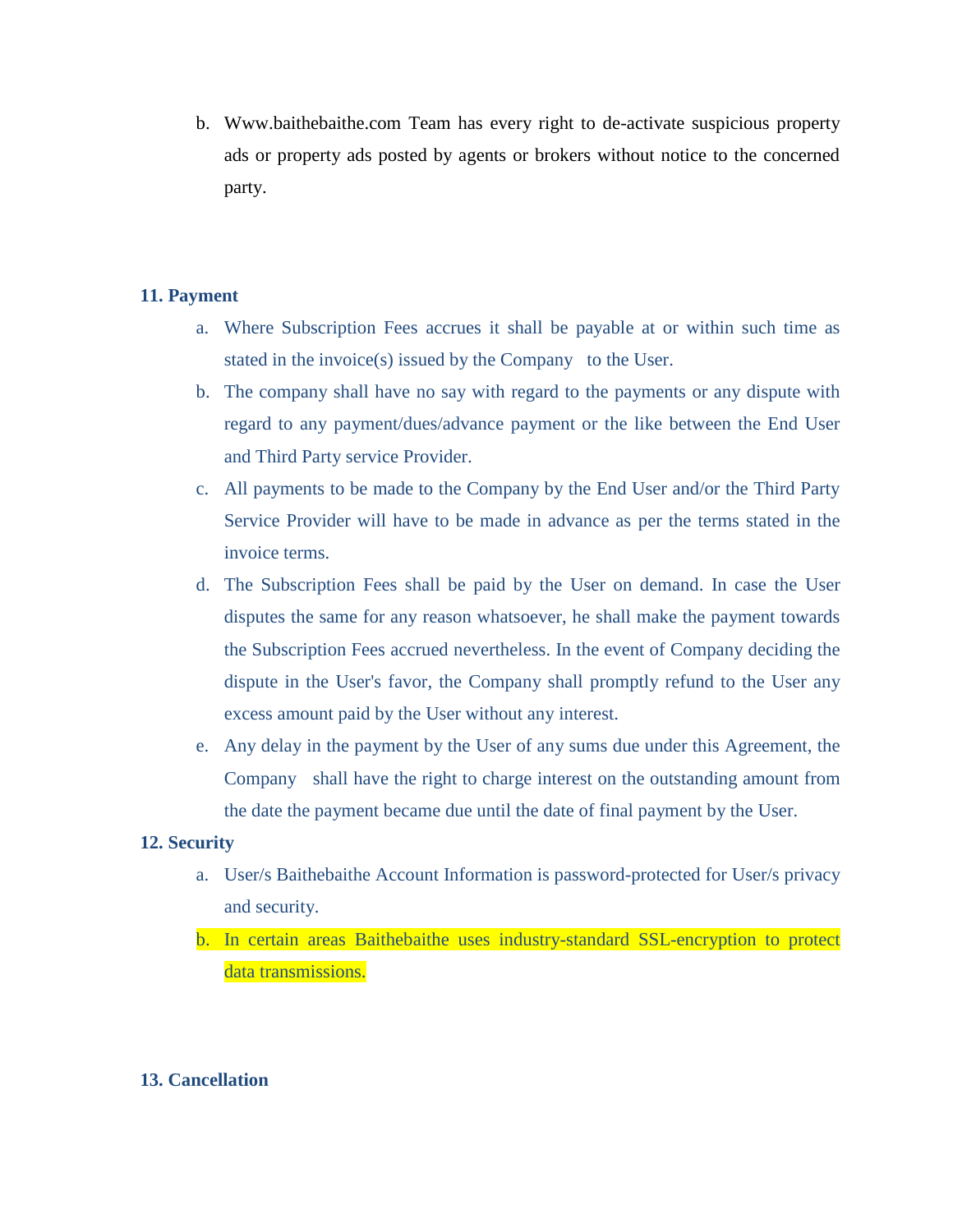- a. Www.baithebaithe.com shall reserve the exclusive right to cancel any Content/listing whatsoever from being published or reflected on its website or in any other mode.
- b. Further, any cancellation on any booking shall be as per the terms and conditions agreed between the End User and Third Party Service Provider. The website or the company has no role to play in these terms and conditions. End Users are required to check with the respective Third Party Service Provider about the cancellation Policy before making any sort of payment. The Company or its affiliates hold no responsibility towards End User and Third Party Service Provider due to any financial loss that the same may accrue due to any disagreement between them.
- c. No requests with regard refund of payments made under clause  $10(c)$  will be entertained.

#### **14. Obligations of User/Subscriber**

- a. The accuracy of the Registration Data given to the Company on initial application for the Service shall be the sole responsibility of the User.
- b. Any licenses, permits, consents, approvals and intellectual property or other rights as may be required for using the Service shall be obtained by the User at his own cost.
- c. The User will ensure compliance with all notices or instructions given by the Company from time to time to enable the use of the Service.
- d. The User understands and agrees that User is responsible for all applicable taxes and for all costs that are incurred in using the Www.baithebaithe.com service.
- e. The User shall be solely responsible for all information retrieved, stored and transmitted through the Service by him.
- f. The User shall keep confidential and not disclose to any person the User's password and User identification and all activities and transmission performed by the User through his User identification.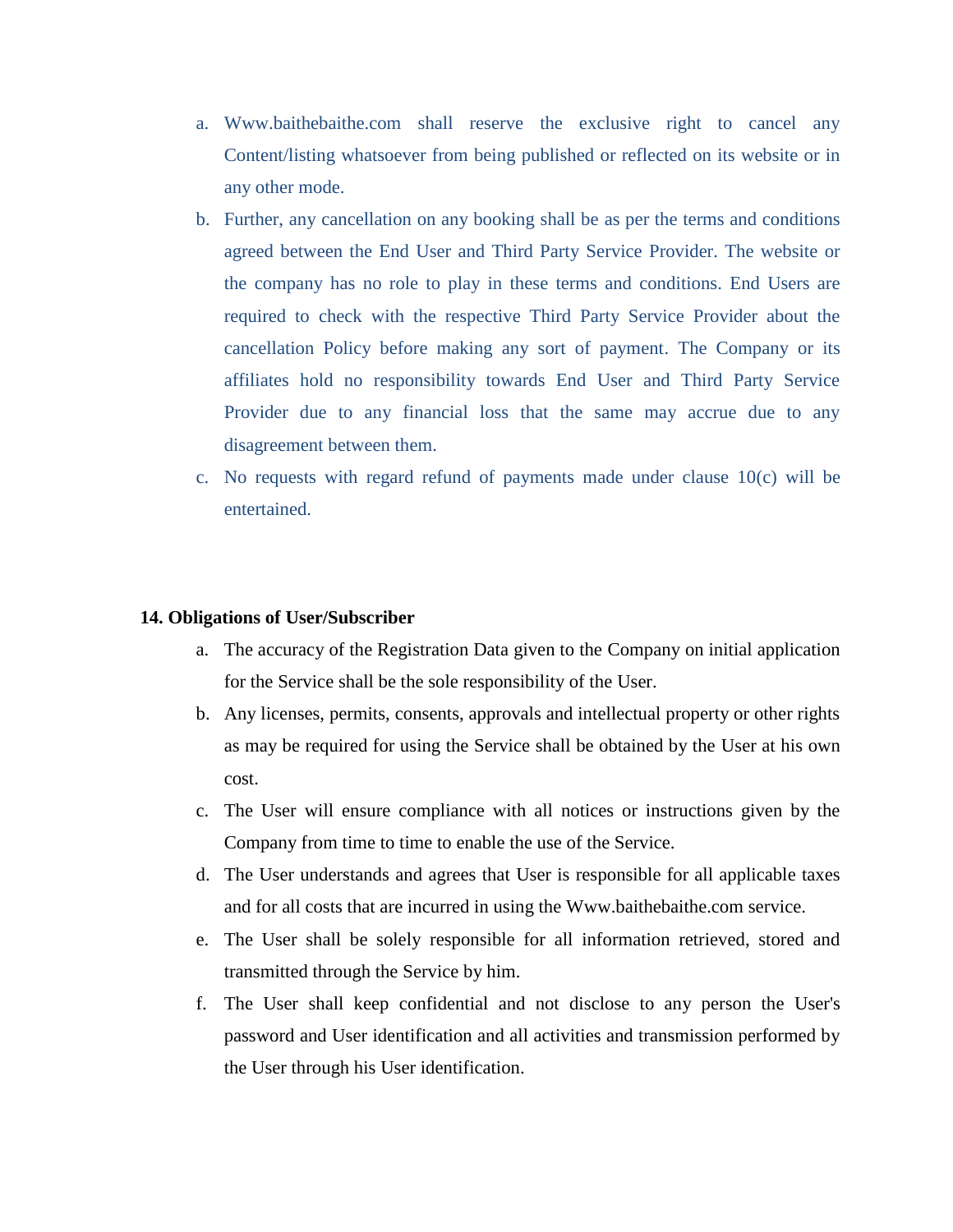- g. The User shall immediately notify the Company of any un-authorized use of the User's account or any other breach of security known to the User.
- h. The User shall promptly make the payment to the Company towards the Subscription Fees as and when it becomes payable.
- i. The User shall be responsible for the set-up or configuration of his equipment for access to the Service.
- j. Www.baithebaithe.com in its sole discretion shall reserve the right to edit, modify and alter the Content. User agrees that the online advertisements placed with Www.baithebaithe.com shall be reflected after 7 working days. The User further agrees to the stipulated 7 working days.
- k. The User will identify and inform www.baithebaithe.com for any action or claim committed/made by any third party resulting from any information posted on the site by the User or/and anybody else on his behalf.
- l. "Www.baithebaithe.com does not accept any responsibility towards the data/photos/videos and any other media files entered in our website. The User who has entered the data is fully responsible for any wrong data entered and be liable for any and all action taken by third party (whether civil/criminal). Www.baithebaithe.com however shall endeavor to use the best industry practice of weeding out all wrong data/ false data entered and undertakes to withdraw all such data within 24 working hours of receipt of such complaint. All complaint should be addresses by email at support@baithebaithe.com."
- m. "The User agrees that any data entered into herein can and shall be saved, used and commercially exploited by Www.baithebaithe.com as deemed fit by them."
- n. "User of the website agrees to indemnify and keep Www.baithebaithe.com indemnified from any wrong/false data entered into and hereby warrants and covenants that all data entered into the website is true and correct and belongs exclusively to him and not to any other third party."

# **15. Prohibited Actions**

a. The User/s shall not host, display, upload, modify, publish, transmit, update or share any information that —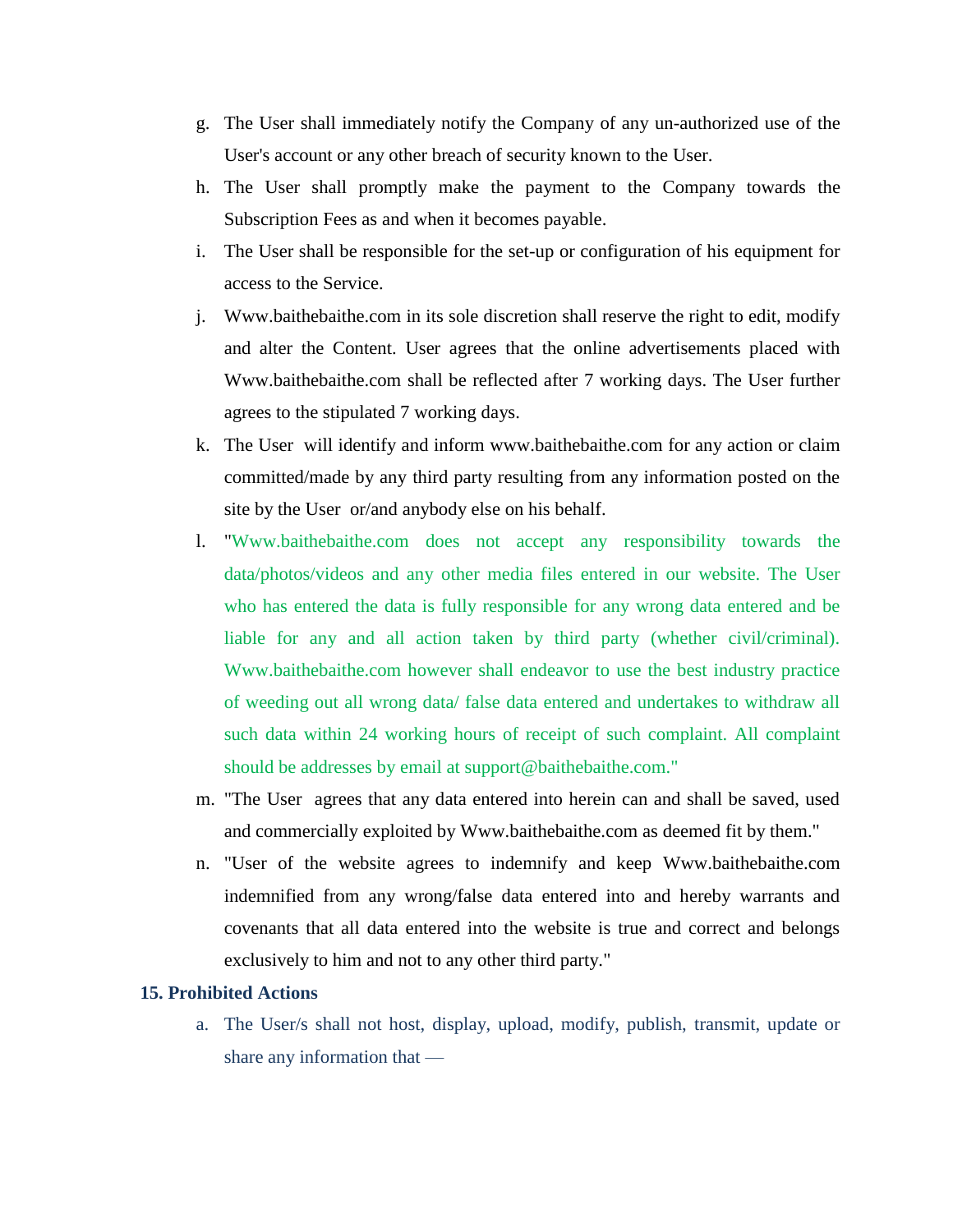- i. belongs to another person and over which the User does not have any right ;
- ii. relating or encouraging money laundering or gambling, or otherwise unlawful in any manner whatever;
- iii. violates any law for the time being in force;
- iv. deceives the Company about the origin of such messages or communicates any information which is misleading, defamatory, offensive, vulgar, obscene, profane, scandalous, lascivious, libelous, hurting religious sentiment or menacing in nature;
- v. impersonates another person;
- vi. threatens the unity, integrity, defence, security or sovereignty of India, friendly relations with foreign states, or public order or causes incitement to the commission of any cognizable offence or prevents investigation of any offence or is insulting any other nation.
- b. The User shall not manipulate or interfere with other User/s' or any listings/ information.
- c. The User shall not take any action that may undermine the feedback or ratings systems (such as displaying, importing or exporting feedback information off of the sites or using it for purposes unrelated to The Company).
- d. The User shall not distribute or post spam, unsolicited, or bulk electronic communications, chain letters, or pyramid schemes via the Website.
- e. The User shall not harvest or otherwise collect information about other User/s, including their email addresses and other details without the Company's consent and is restrained from allowing any person other than the authorized person(s) named in the application form to use the Service.
- f. The User undertakes not to resell or assign his/her rights or obligations under these Terms & Conditions. User also agrees not to make any unauthorized commercial use of the Service.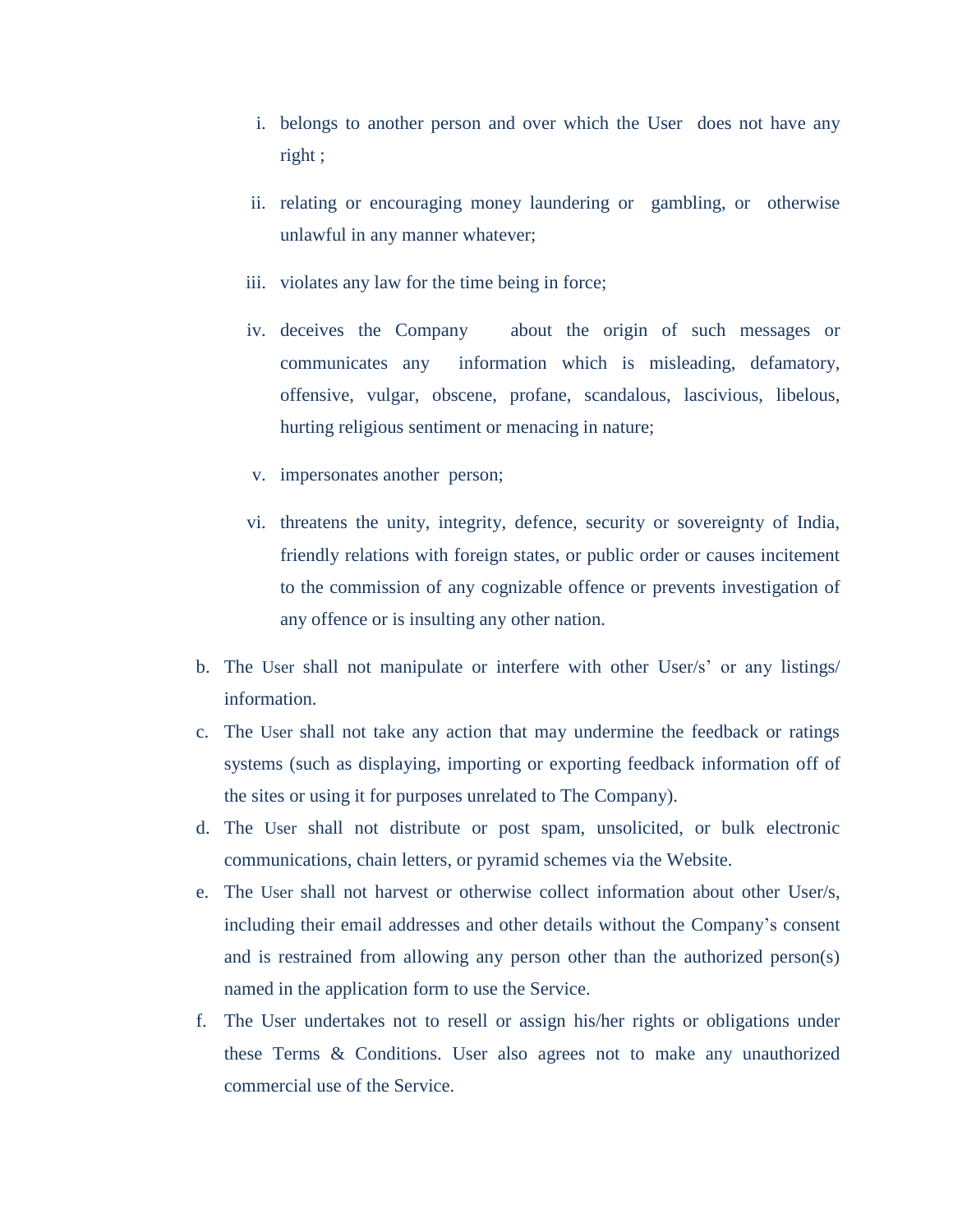- g. The User shall use the Service only for the purpose for which it is subscribed.
- h. The User shall comply with all applicable laws (and shall not contravene any applicable law) of India relating to the Services, including any regulation made pursuant there to.
- i. The User shall not print, download, duplicate or otherwise copy, delete, vary or amend or use any data or personal information posted by any User on www.baithebaithe.com except such data and information which are posted by the particular User himself.
- j. The User shall keep confidential and not disclose to any person the User 's password and User identification and all activities and transmission performed by the User through his User identification.
- k. The User shall not share the Service with any person without the prior written approval of the Company.
- l. The User shall not use the website for any unlawful purpose including without limitation criminal purposes.
- m. The Service shall not be used to send or receive any message, which is offensive on moral, religious, racial or political grounds or of an abusive, indecent, obscene, defamatory or menacing nature.
- n. The User shall be prohibited if they persistently send messages or make postings on Www.baithebaithe.com to any other User or third party who access the website without reasonable cause or for causing any threat or/and harassment or/and annoyance or/and anxiety or/and any other inconvenience whatsoever caused to any person.
- o. The User shall not infringe on any intellectual property rights of any person or/and retain information in any computer system or otherwise with an intention to do so.
- p. The User shall give out to the Company a non-exclusive, worldwide, royaltyfree, irrevocable, sub-license able (through multiple tiers) right to exercise all copyright and publicity rights, in any existing or future media, known or unknown, over the material or User Data displayed in User/s listings.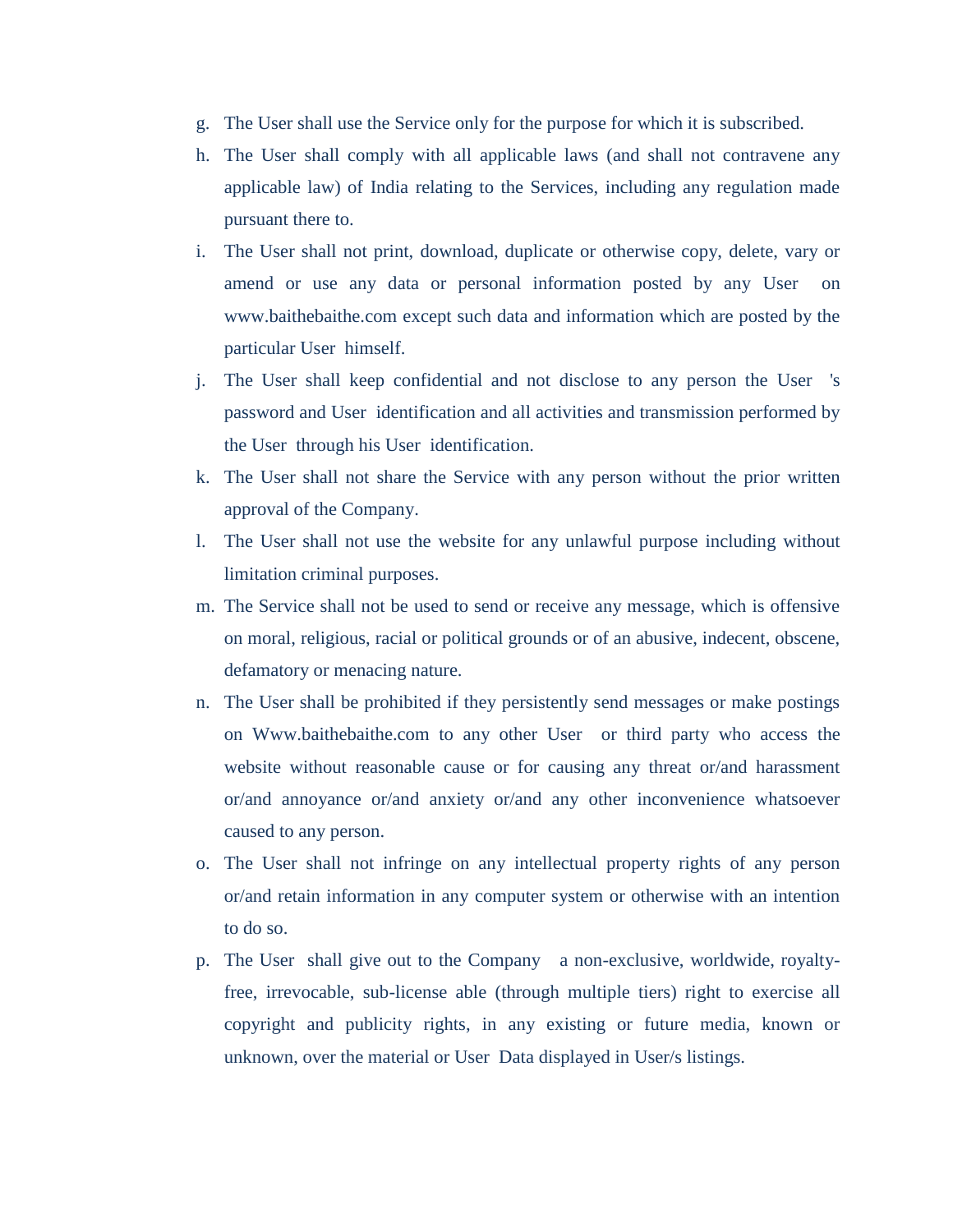- q. For the purpose of this Agreement, "User Data" shall mean all information (if any) submitted by the User to www.baithebaithe.com with the exception of trading data, credit card numbers, checking account numbers, etc. "Individually Identifiable User Data" shall mean that subset of "User Data" which can be reasonably used to identify a specific individual such as their name, address, phone number, etc. The User Data shall be deemed to be the property of www.baithebaithe.com. The User shall take all reasonable efforts to ensure that it is accurate and complete and not misleading in any way.
- r. User agrees not to make use of anyone else's Information other than as necessary to complete any valid transactions in which User/s are involved.
- s. The User shall not violate, or attempt to violate the security of Www.baithebaithe.com and/or any web sites linked to Www.baithebaithe.com or gain un-authorized access to any information regarded as private by other User s or persons, including but without limitation to accessing data and information not intended for them or logging onto a server or account which the User is not authorized to access, attempting to probe, scan or test the vulnerability of a system or network or attempting to breach security or authentication.
- t. The User shall be prohibited to introduce post or transmit any information or software, which contains a virus, worm or other harmful component into the internet or Www.baithebaithe.com network system.
- u. In the event that the User breaches any of the above mentioned covenants, the Company shall have the right to delete any material relating to the violations without prior notice to the User. The Company shall issue a warning to the User to discontinue any activity which leads to the said violations and in the event the User continues with such prohibited activity, the Company reserves the unilateral right to suspend or/and deactivate the User 's access to Www.baithebaithe.com the Service and/or any other related facility. In addition to the right to indemnity available to the Company, the Company shall have the right to any legal remedy, against the User to recover the loss suffered by the Company and the harm caused to the reputation of the Company , due to such violation by the User .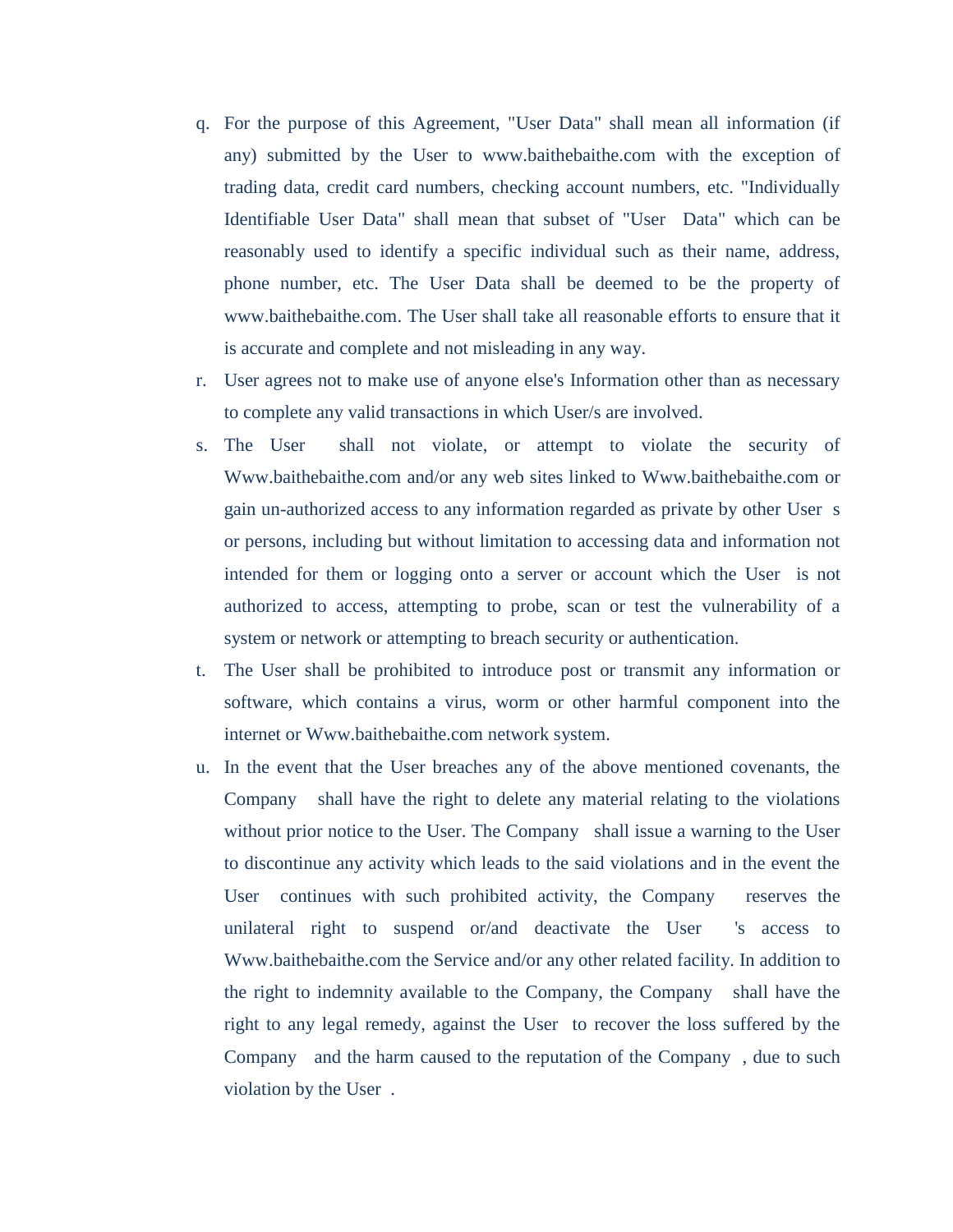- v. The User/s shall avail of the Www.baithebaithe.com or any other related site for lawful purposes alone. Transmission or/and distribution or/and storage of material or/and conduct in violation of any applicable local or/and state or/and Central or/and foreign law or/and regulation is prohibited. This includes without limitation any unauthorized use of material protected by patent or/and copyright or/and trademark or/and other intellectual property right, material that is obscene or/and defamatory or/and libelous or/and constitutes an illegal threat, or/and violates rights of privacy or publicity, or/and violates export control laws. The User may use the information on our site only to the extent necessary to facilitate Www.baithebaithe.com related transactions.
- w. www.baithebaithe.com strongly opposes SPAM, which floods the Internet with unwanted and unsolicited email and deteriorates the performance and availability of the Www.baithebaithe.com service. All forms of SPAM, or any other activities that have the effect of facilitating SPAM, are strictly prohibited.
- x. www.baithebaithe.com also prohibits the use of another Internet service to send or post SPAM to drive visitors to User /s site hosted on or through Www.baithebaithe.com systems, whether or not the messages were originated by User /s, under User /s direction, or by or under the direction of a related or unrelated third party.

#### 16. **Technical Issues**

- a. User acknowledges that, although the Internet is often a secure environment, sometimes there are interruptions in service or events that are beyond the control of The Company, and The Company shall not be responsible for any data lost while transmitting information on the Internet. While it is The Company's objective to make the Site accessible 24 hours per day, 7 days per week, the Site may be unavailable from time to time for any reason including, without limitation, routine maintenance. The User understands and acknowledges that due to circumstances both within and outside of the control of The Company, access to the Site may be interrupted, suspended or terminated from time to time.
- b. The Company shall have the right at any time to change or discontinue any aspect or feature of The Website, including, but not limited to, Content, hours of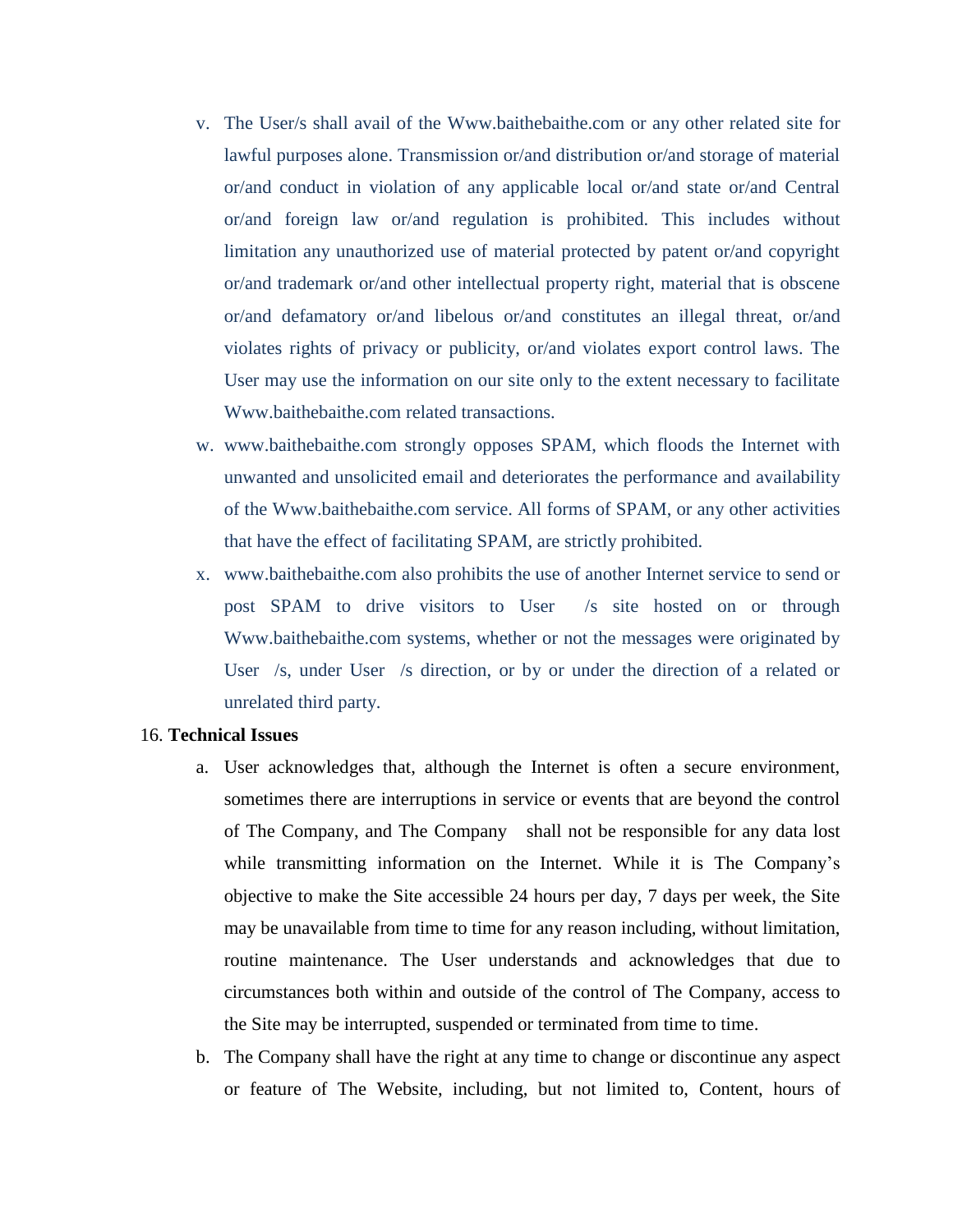availability, applicability of fees or charges and equipment/software needed for access or use for any reason or no reason whatsoever. Further, The Company may discontinue disseminating any portion of information or category of information, may change or eliminate any transmission method and may change transmission speeds or other signal characteristics.

# **17. Copyright and Trademarks**

- a. Everything located on or in this Site, is the exclusive property of The Company, or used with express permission of the copyright and/or trademark owner. Any copying, distributing, transmitting, posting, linking, deep linking, or otherwise modifying of this site or any of the microsites without the express written permission of the Company is strictly prohibited.
- b. Any violation of this policy may result in a Copyright, Trademark or other intellectual property right infringement that may subject End User to *inter alia* civil and /or criminal penalties.
- c. This Site contains copyrighted material, trademarks and other proprietary information, including, but not limited to, text, software, photos, video, graphics, music, sound, and the entire Contents of The Website are protected by Copyright as a collective work under the Indian Copyright Act, 1957. The Company owns a copyright in the selection, coordination, arrangement and enhancement of such Content, as well as in the Content original to it. End User are not supposed to modify, publish, transmit, participate in the transfer or sale, create derivative works, or in any way exploit, any of the Content, in whole or in part. End User may download / print / save copyrighted material for End User's personal use only. Except as otherwise expressly stated under copyright law, no copying, redistribution, retransmission, publication or commercial exploitation of downloaded material without the express permission/license from of The Company and the copyright owner is duly obtained as per Section 30 of the Indian Copyright Act, 1957. Even if such a license is obtained, no changes in or deletion of author attribution, trademark legend or copyright notice shall be made.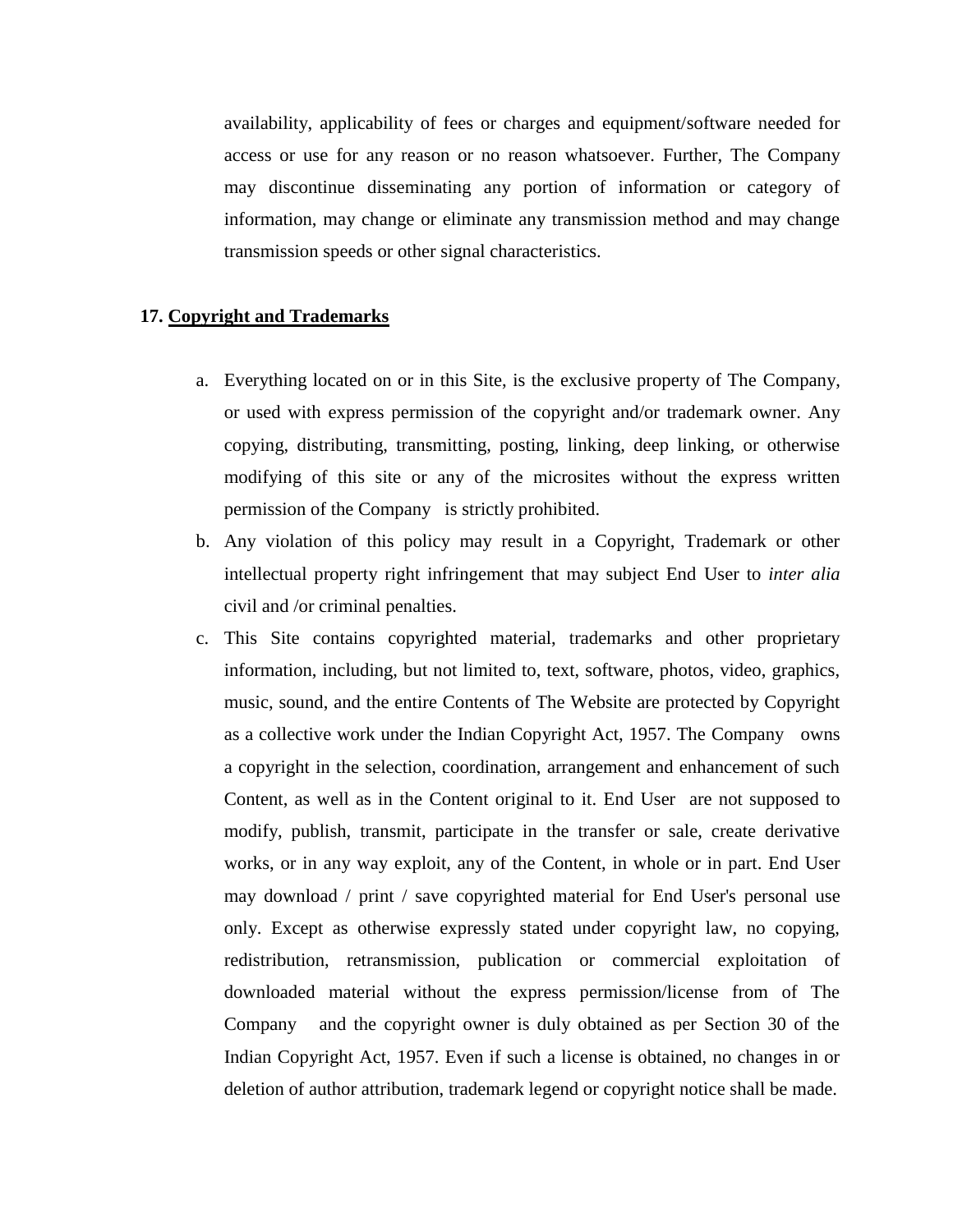- d. End User acknowledges that he/she/it does not acquire any ownership rights by downloading copyrighted material.
- e. Trademarks that are located within or on the Site other than as per the provisions of The Trade Marks Act, 1999 and which are owned or operated in conjunction with The Company shall not be deemed to be in the public domain but rather the exclusive Intellectual property of The Company .
- f. Any other mark on the Web site otherwise other than as mentioned above are used under the express permission of the Proprietor of such Trade Mark and are for the exclusive benefit and use of The Company , unless otherwise stated. The Company holds the right of permitted use as defined under S.2 (r) (ii) of The Trade Marks Act, 1999 in such scenario.
- g. End User shall not upload, post or otherwise make available on this Site any material protected by copyright, trademark or other proprietary right without the express permission of the owner of the copyright, trademark or other proprietary right.
- h. **If the material posted by a User is a review, User represents and warrants that they are the sole author of that review; the review reflects an actual dining experience that they had; they were not paid or otherwise remunerated in connection with their authoring or posting of the review; and they had no financial, competitive, or other personal incentive to author or post a review that was not a fair expression of their honest opinion.**

# **18. Confidentiality & Security**

- a. To protect the secrecy of his User Identification and/or password the User shall take all such measures as may be necessary (including but without limiting to changing his password from time to time and shall not reveal the same to any other person(s)).
- b. Since a User identification is necessary to access the Service; the User shall use only his own User Identification.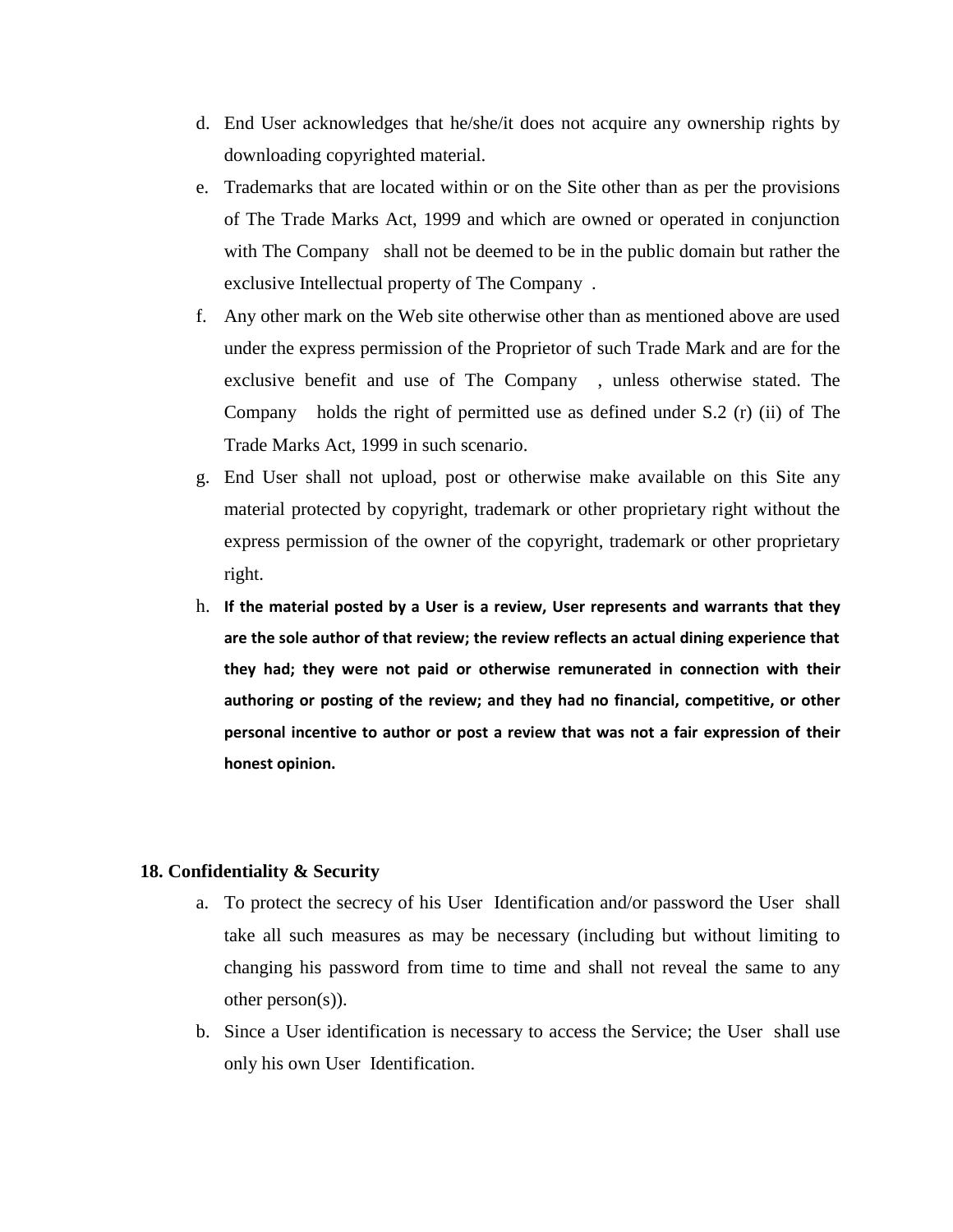- c. It is agreed by the User that he acquires no rights to any mailbox number or/and the User identification or/and circuit reference or/and any codes assigned to him by the Company. The User further agrees that except as otherwise provided herein, the Company reserves the right to change or/and re-assign the same to the User at its sole discretion without being liable to the User for any kind of damages or/and relief or/and any other consequence/s.
- d. In the event of theft or/and loss of User identification or/and password or/and security word, the User shall notify the Company immediately by registered email id and personally concurrently provide the Company with a written notice to that effect. The User shall remain liable for use of the Services by any third party until such theft or loss is notified to the Company.
- e. The password and User name being made available to the customer shall be used only by the organization named by the customer and the employee of the organization. The User shall take all necessary precautions to prevent unauthorized access or/and leakage of User name or/and password being provided by the Company to him.
- f. The User shall not use any software to automatically download or/and extract either a complete or/and partial listing from Www.baithebaithe.com database without prior consent from the Company in writing.

# **19. Monitoring**

The Company shall have the right, but not the obligation, to monitor the Contents of the Site at all times, including any chat rooms, blogs and forums that may hereinafter be included as part of the Site, to determine compliance with this Agreement and any operating rules established by The Company, as well as to satisfy any applicable law, regulation or authorized government request. Without limiting the foregoing, The Company shall have the right to remove any material that The Company, in its sole discretion, finds to be in violation of the provisions hereof or otherwise objectionable.

# **20. Maintenance**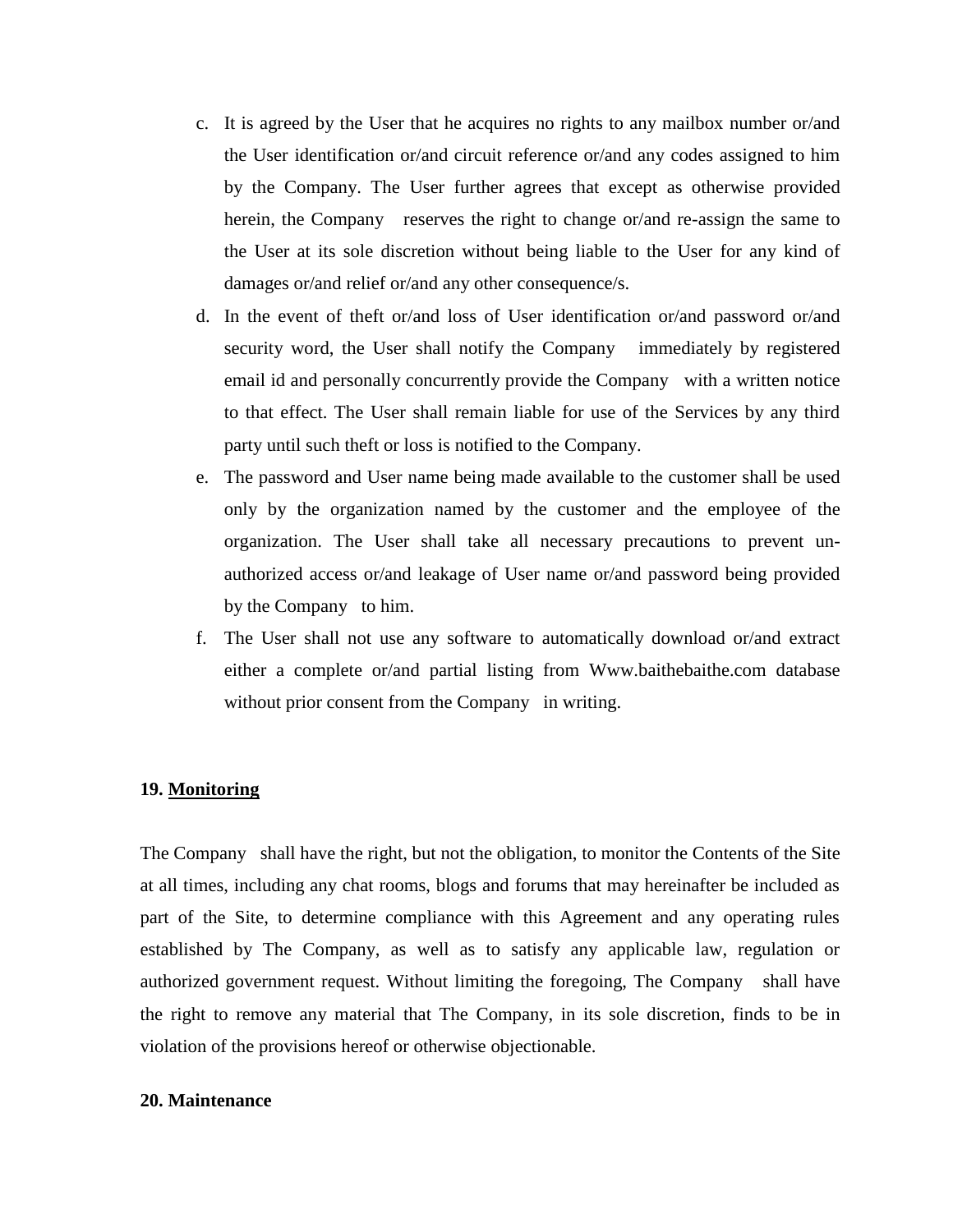The Company may at its sole discretion and without assigning any reason whatsoever at any time deactivate or/and suspend the User's access to www.baithebaithe.com and/or the Services (as the case may be) without notice to carry out system maintenance or/and upgrading or/and testing or/and repairs or/and other related work. Without prejudice to any other provisions of this Agreement, the Company shall not be liable for any loss or/and damage or/and costs or/and expense that the User may suffer or incur, and no fees or/and charges payable by the User to the Company shall be deducted or refunded or rebated, as a result of such deactivation or/and suspension.

# **21. Termination**

- a. Either party to this agreement may terminate this Agreement by giving prior notice of 30 days in writing.
- b. It shall be on the discretion of the Company that the period of notice of 30 days may be waived or a shorter period of notice may be accepted in writing from the User.
- c. However, the Company irrespective of clause specified hereabove may terminate this Agreement with immediate effect, without prior notice to the User and without assigning any reason/s whatsoever:
	- i. If in the opinion of the Company, the User has breached any of the terms and conditions of this agreement.
	- ii. If in the opinion of the Company or/and any regulatory authority, it is not in the public interest to continue providing the Service to the User for any reason.
	- iii. If the User is declared a bankrupt or/and the User enters into any compromise or arrangement with its creditors and further without any prejudice to any/all other rights.

# **22. Liabilities upon Termination**

a. If the Agreement is terminated pursuant to clause 20 above, without prejudice to any other remedies available to the Company, the User shall be liable for Subscription Fees payable until the Date of Termination.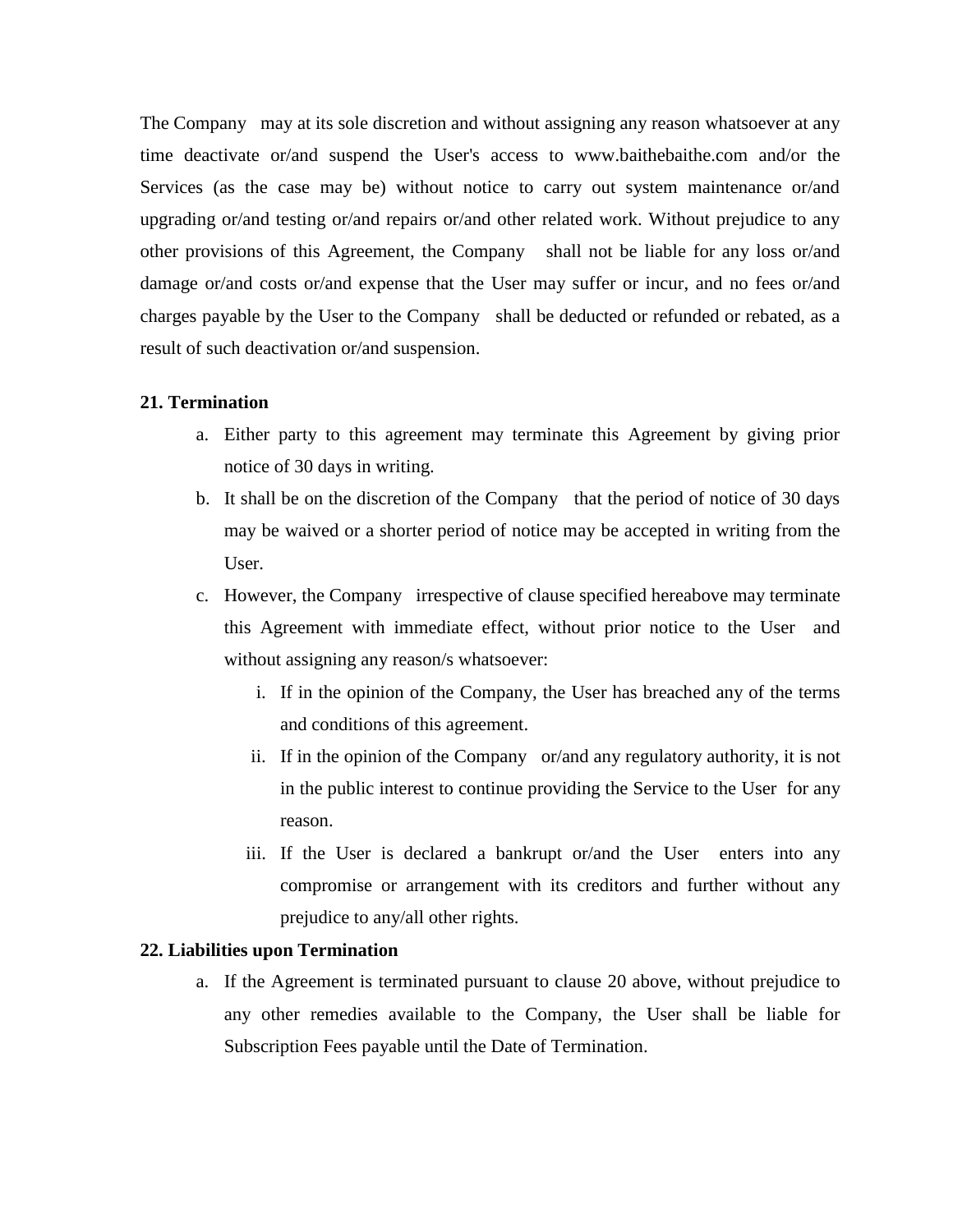- b. The amounts due and payable to the Company by the User upon termination shall be payable within 30 days of the relevant Date of Termination.
- c. The company will in its sole discretion entertain any request for refund of any fees paid to the company by the End User and the Third Party Service Provider. Both End User and Third Party Service Provider understand and agree that the payments made by them in advance to the Company are legitimate dues earned by the Company for providing intermediary services to them and can not be refunded under any scenario.

### **23. Suspension of Service**

- a. If any monies payable by the User to the Company are not paid on the due date, the Company may without prejudice to any other rights or remedies that may be available to it suspend the Service provided to the User.
- b. When the Service subscribed for is suspended, it shall be deemed to be terminated. The date shall be such as stipulated by the Company and the User shall be liable for all the charges and fees incurred up to the date.
- c. Upon subsequent payment by the User of such monies as demanded by the Company, the Company may at its discretion and subject to such terms as it deems proper, reconnect the Service.

# **24. Violation of Terms & Conditions**

If www.baithebaithe.com, in its sole discretion, determines that a violation of the Terms  $\&$ Conditions has occurred, Www.baithebaithe.com may pursue any of its legal remedies, including but not limited to the immediate deletion of any offending material from its site or/and cancellation of User/s account and/or the exclusion of any person(s) who may have violated any Terms & Conditions. Www.baithebaithe.com could also pursue violators with claims that they have violated various criminal and/or civil law provisions as applicable under the relevant Acts/Rules, etc of the land. Www.baithebaithe.com will cooperate with any investigation by any Central or/and State or/and local body or/and any court or/and tribunal having the competence to carry out the same. Such cooperation may be without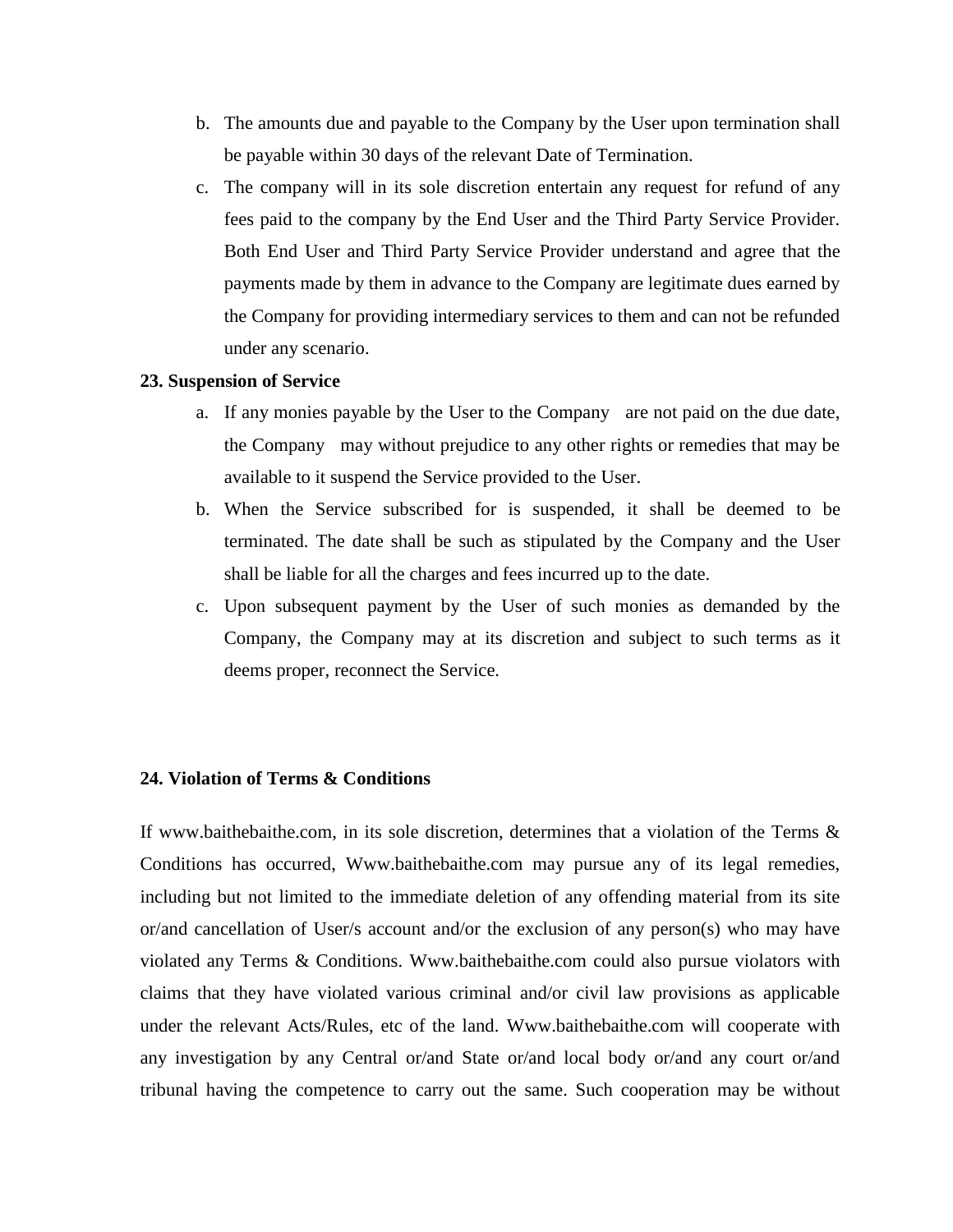notice to the User. If Www.baithebaithe.com believes in its sole discretion that any advertisement or/and services may create liability for Www.baithebaithe.com, Www.baithebaithe.com may take any actions that it believes are prudent or necessary to minimize or/and eliminate its potential liability, including but not limited to, the release of User information. In sum, www.baithebaithe.com reserves the right to refuse service to anyone at any time, or/and to remove any listings or/and any advertisements for any reason, and without notice.

#### **25. Disclaimer**

- a. Disclaimer of Warranties: The User shall agree that use of the service is at the User's sole risk. The service is provided on an "as is" or/and on an "as available" basis. Www.baithebaithe.com expressly disclaims all warranties of any kind, whether express or implied, including, but not limited to the implied warranties of merchantability, fitness for a particular purpose and non-infringement.
- b. The Company/www.baithebaithe.com makes no warranty that the service shall meet User's requirements, that the service shall be uninterrupted or/and timely or/and secure or/and error free; nor does www.baithebaithe.com make any warranty as to the results that may be obtained from the use of the service or as to the accuracy or reliability of any information obtained from the service. Cancellations and alterations shall be effected only on the receipt of application regarding the same in writing.
- c. Commercial / contractual terms will be offered by and agreed to between End users and Third Party Service Provider of the properties alone. The Website/Company does not have any control or determines or advises or in any way involves itself in the offering or acceptance of such commercial / contractual terms between End users and Third Party Service Provider.
- d. The Website/Company is not responsible for any non-performance or breach of any contract entered into between User/s or between any User and seller of any property. The Website/Company cannot and does not guarantee that the concerned Users properties will perform any transaction conceived through the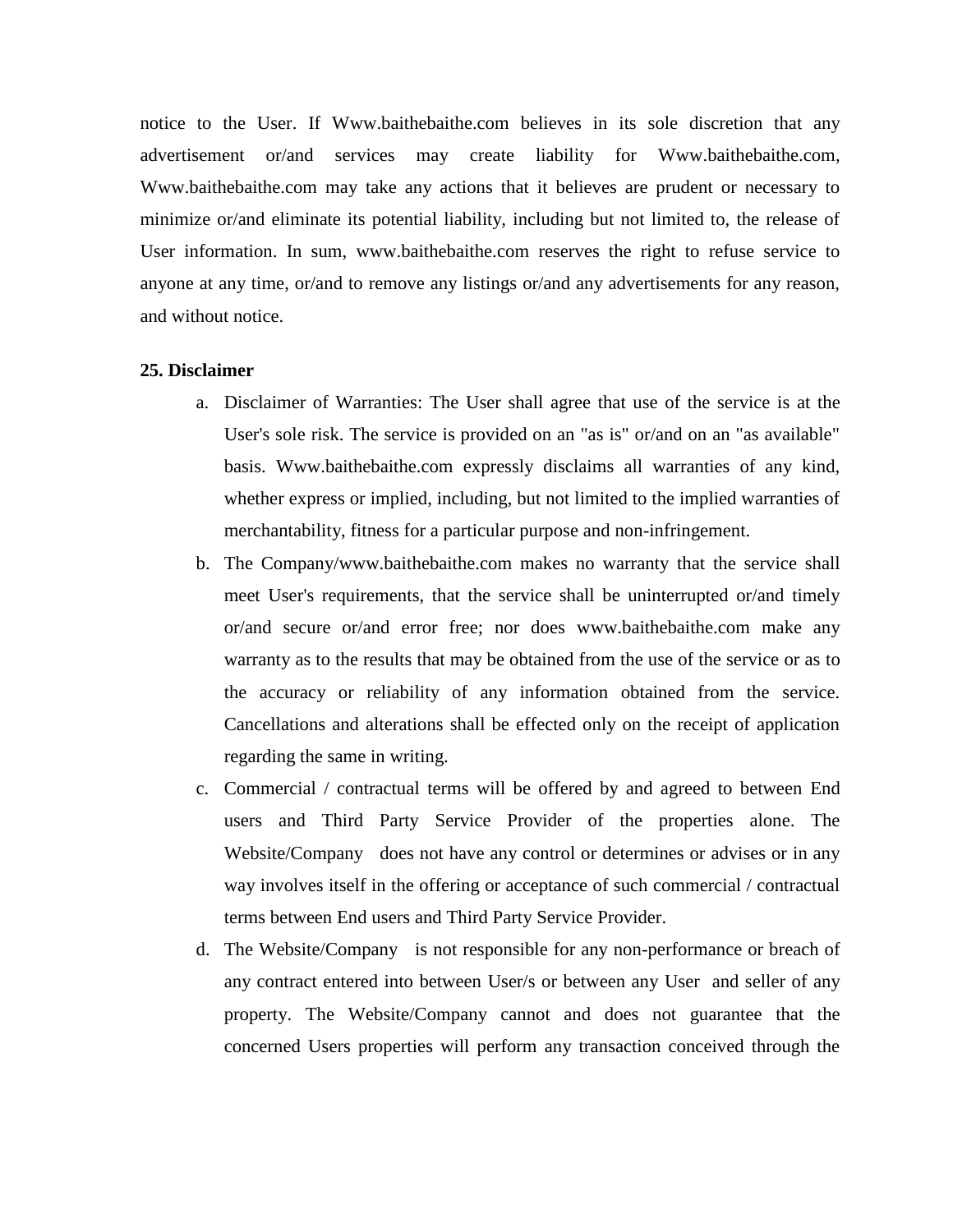Website. The Website/Company shall not and is not required to mediate or resolve any dispute or disagreement between Users.

- e. The Website is only a venue through which Users can gain information and contact organisations/individuals regarding properties they can rent and services like flower decorators, mehendi designers, dance troupes or the likes that they can hire. The Website/Company is only providing a platform for communication and it is agreed that the contract for leasing out of any of the property or any sale of any service through the website shall be a strictly bipartite contract between the End User and the Third Party Service Provider. At no time shall any right, title or interest over the properties vest with The Company nor shall The Company have any obligations or liabilities in respect of such contract. The Company is not responsible for delayed possession of properties or other incidental matters thereto.
- f. There are no express representations and warranties, whether express or implied, made by the Company regarding the accuracy and/or quality of any information transmitted and/or obtained through the use of the Services or Www.baithebaithe.com.
- g. Www.baithebaithe.com will not be liable for any time difference arising between a message released through a gateway / server (provided to Www.baithebaithe.com) and such message finally reaching the End User from the concerned service provider.
- h. The Company shall not be liable for any disclosure of information concerning the User's account and/or particulars nor for any error and/or omissions and/or inaccuracy with regard to information so disclosed. In addition The Company shall further not be liable for any loss or damages sustained by reason of such disclosure, weather intentionally or inadvertently.
- i. In case the there is any loss of information, caused due to any reason, whether as a result of any disruption of service, suspension and/or termination of the Service, the Company shall not be liable in any way for the same. Further the Company is not responsible for the accuracy, quality and/or Contents of any information available, received and/or transmitted through this Service.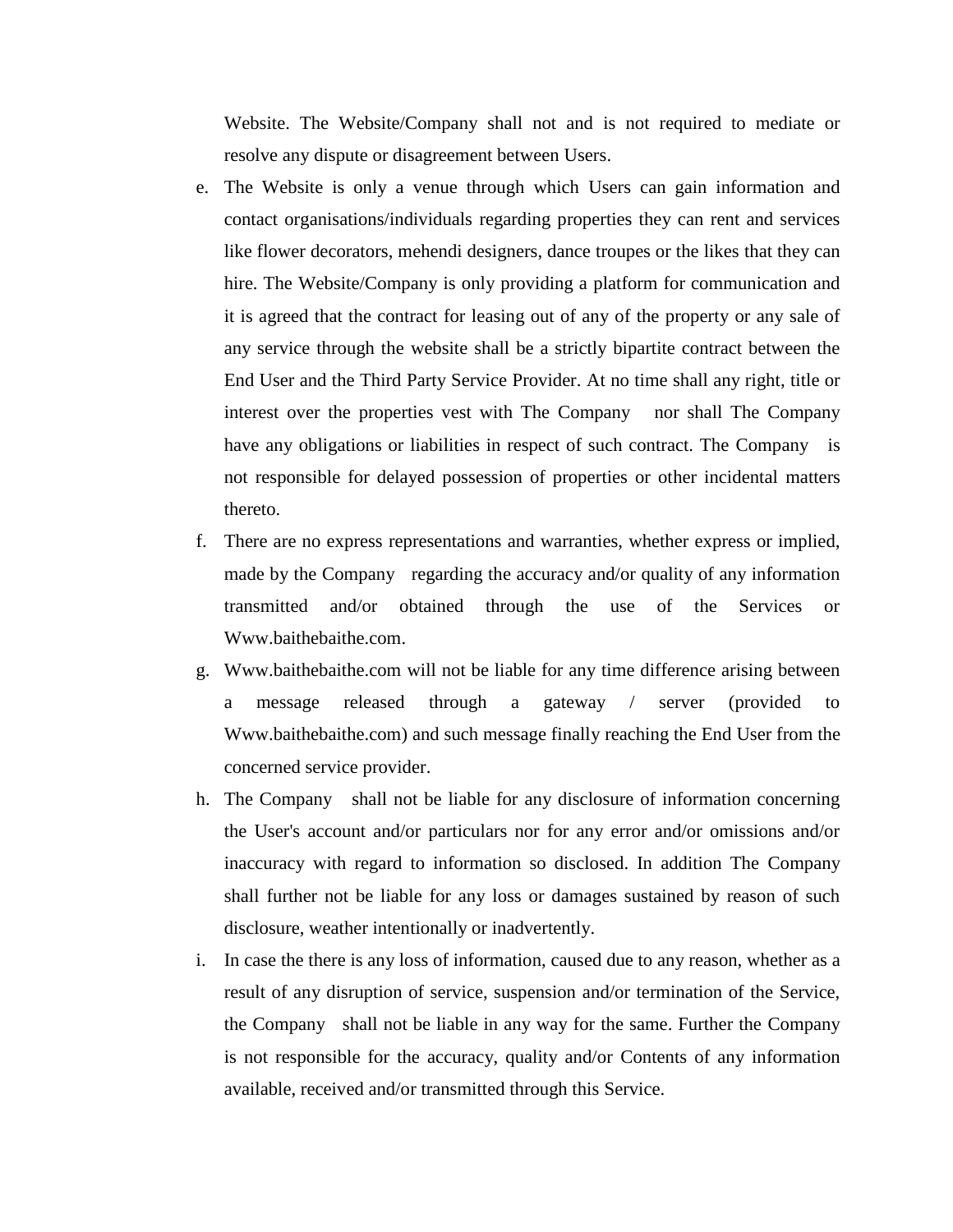- j. All information is accepted in good faith and Www.baithebaithe.com accepts no responsibility whatsoever regarding the bonafide of the User , nor can any interviews be granted or/and correspondence entered into regarding any advertisement published.
- k. The User shall ensure that while using the Service, all prevailing and applicable laws, rules and regulations, directly or indirectly for the use of systems, service or equipment shall at all times, be strictly complied with by the User and the Company shall not be liable in any manner whatsoever for default of any nature regarding the same, by the User.
- l. The Company does not warrant that Www.baithebaithe.com or any of the web sites linked to Www.baithebaithe.com be free of any operational hazards or errors nor that it will be free of any virus or/and worm or/and any other harmful components.
- m. It is not the Company's policy to exercise any kind of supervisory or editorial control over and/or edit and/or amend any data and/or Contents of any e-mails and/or posting of any information that that may be inserted or/and made available or transmitted to a third party in or through Www.baithebaithe.com and the User acknowledges the same. The User acknowledges and agrees that the Company has absolute discretion to refuse and/or suspend or/and terminate and/or delete and/or amend any artwork, materials and/or information or/and Content of any data and/or information or/and posting so as, in the sole opinion of the Company , to comply with the prevailing legal framework and/or moral obligations as placed on the Company and in order to avoid infringing any third party's rights and/or any other rules and/or standards and/or codes of practices that may be applicable to the posting or Www.baithebaithe.com and/or the internet.
- n. Www.baithebaithe.com will be involved only as an intermediary in transaction between parties who are using our website. There are risks, which the User assumes when dealing with people who might be acting under false pretenses and the same shall be borne by the User. This website is a venue only and does not screen or/and censor or/and otherwise control the listings offered to other Users, nor does Www.baithebaithe.com screen or/and censor or/and otherwise control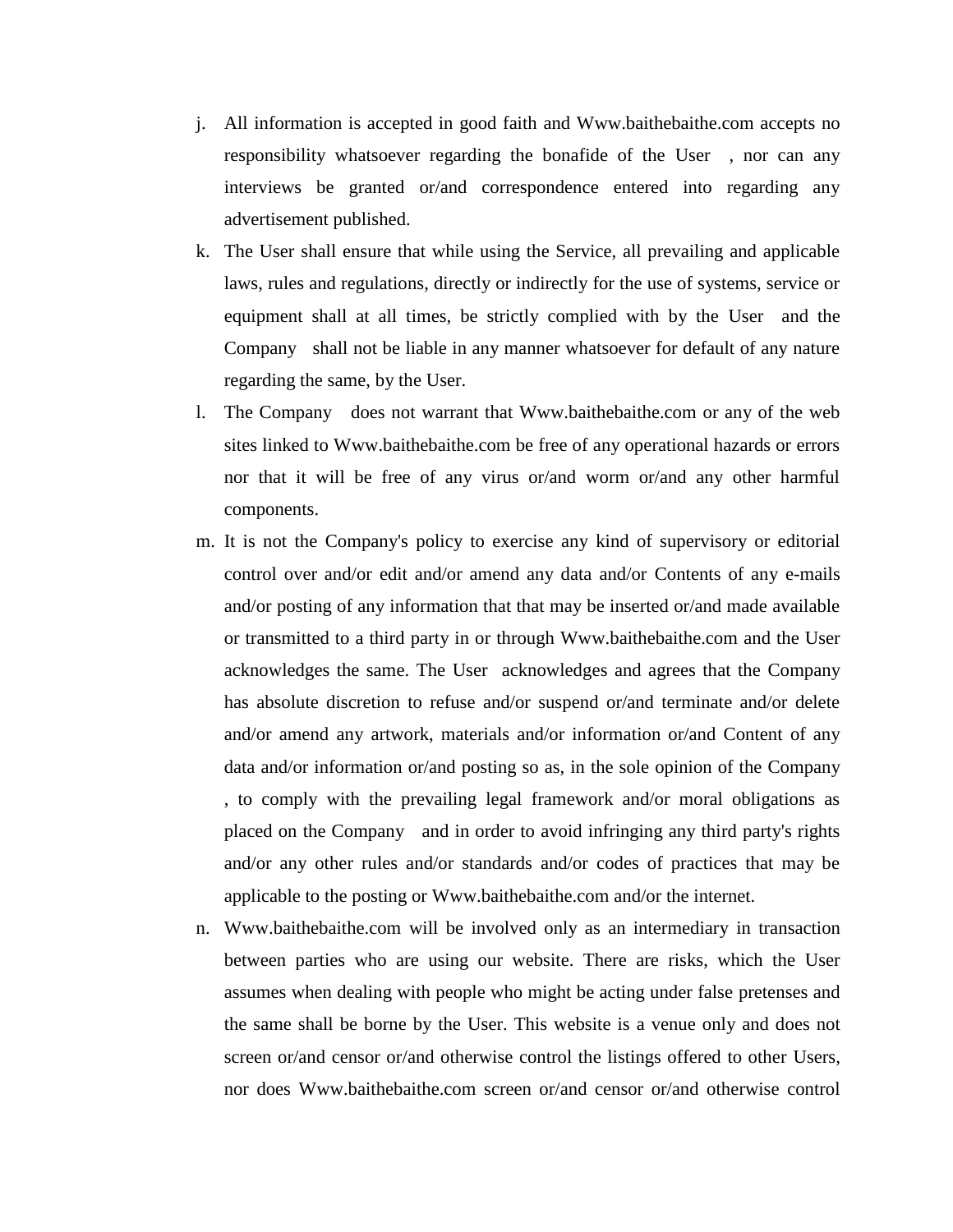the Users of its service. Www.baithebaithe.com cannot and does not control the behavior of the participants on this site. Www.baithebaithe.com cannot control whether or not User/s of Www.baithebaithe.com will complete the transactions they describe on the website. It is extremely important that the User takes care throughout his dealings with other people on this site and not depend on the Company for the same. Www.baithebaithe.com does not accept or/and assume responsibility for the Content or/and context of the User comment and will not remove or/and edit postings to the public comments areas once they are entered into the service, except to expire records or in its sole discretion.

- 26. If there is any dispute between the Users/participants on this site, it is agreed upon by the Users/participants that Www.baithebaithe.com has no obligation whatsoever to be involved in any such dispute/s. In the event that the User has a dispute with one or more User/s or/and participant/s, the User hereby undertakes not to make any claims or/and demands or/and damages (actual or/and consequential) of any kind or/and nature or/and known or/and unknown or/and suspected or/and unsuspected or/and disclosed or/and undisclosed, arising out of or/and in any way related to such disputes and/or our service against the Www.baithebaithe.com or/and their officers or/and employees or/and agents or/and successors.
- 27. The User understands and agrees that any information or/and material and/or goods or/and services obtained through this website is done at User's own discretion and risk and that User shall be solely responsible for any damage/s or/and cost or/and any other consequence/s resulting from any transaction.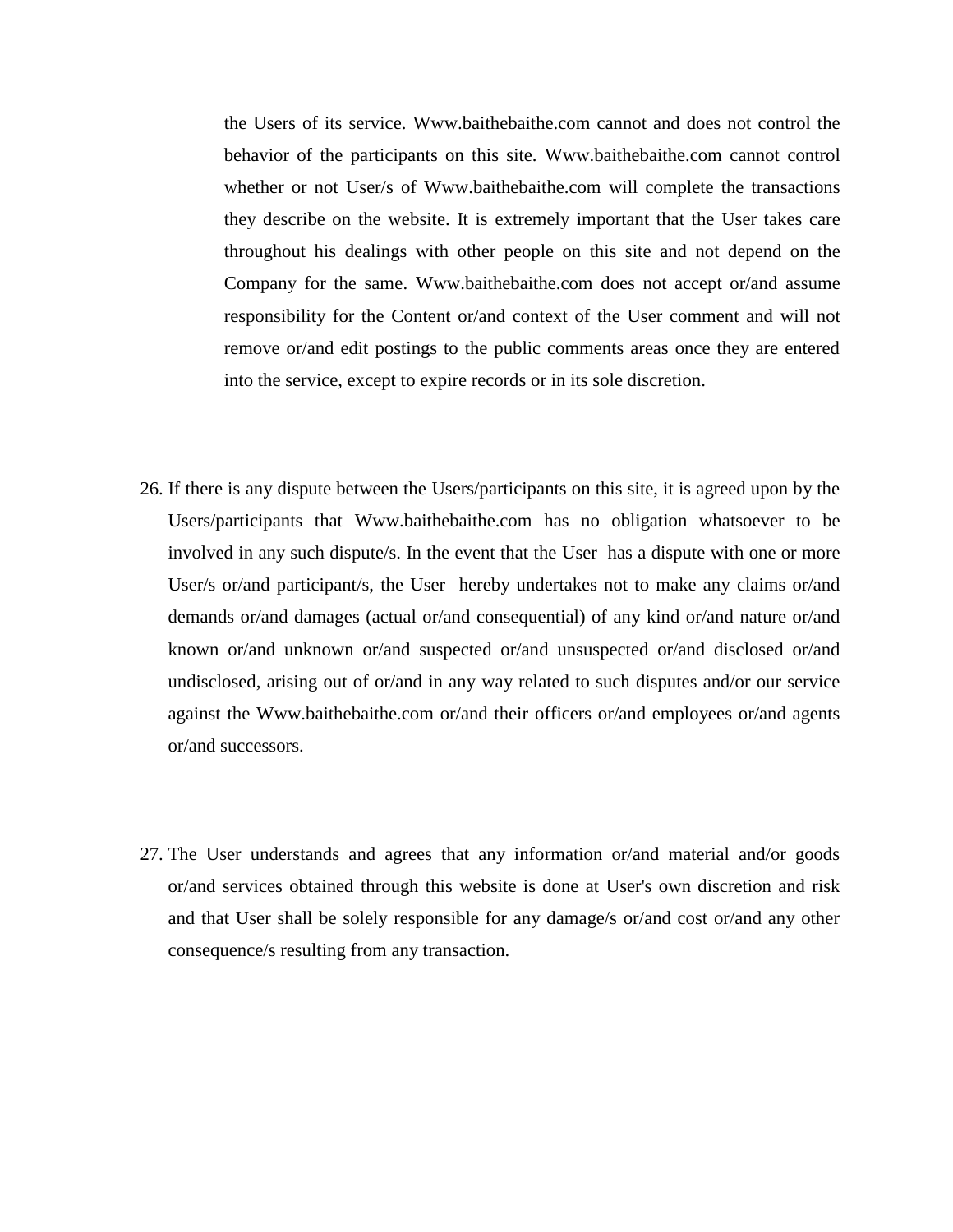- 28. No advice or or/any information, whether oral or/and written, obtained by the User from Www.baithebaithe.com or/and through or/and from the service shall create any warranty not expressly stated herein.
- 29. In case a visitor to the portal is desirous of conducting a site visit of the property he/she is interested in, it shall be the sole responsibility of the respective User/s to arrange for such site visits. The Company/Www.baithebaithe.com shall not be liable in any manner whatsoever, towards any liability and/or costs, arising out of such site visits including but not limited to non-fulfillment by the Advertiser in this regard.
- 30. The website's total liability under this Agreement in any circumstance shall be limited to the total amount of fees or/and charges paid by the User to the Company's website or the period immediately preceding two (2) months prior to the incident giving rise to the relevant claim.
- 31. The User releases and indemnifies The Company/www.baithebaithe.com and/or any of its officers and representatives from any cost, damage, liability or other consequence of any of the actions of the User s of the Website/seller of the properties and specifically waive any claims that he/she/it may have in this behalf under any applicable law. Notwithstanding its reasonable efforts in that behalf, The Website/Company cannot control the information provided by other User/s which is made available on the Website. User/s may find other User's information to be offensive, harmful, inaccurate, or deceptive. Please use caution and practice safe trading when using the Website. Please note that there may be risks in dealing with foreign nationals, underage persons or people acting under false pretense.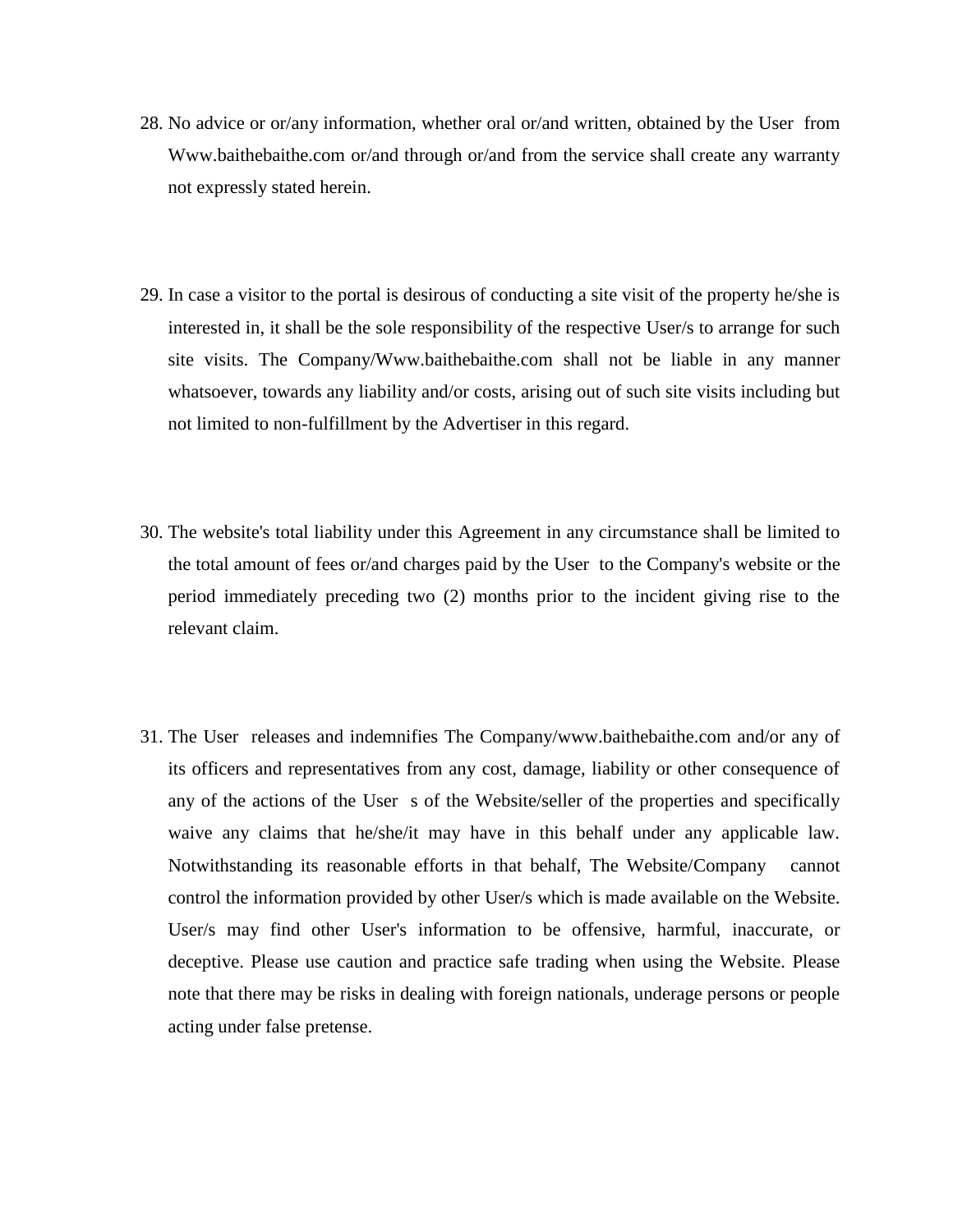#### **32. Listing Visit**

The Website may on request organize Listing visits for User/s free of cost. However, the User in full recognition and appreciation of the dangers and hazards inherent in visiting a site which might be carrying some construction work, freely acknowledges and understands that the activity involves the risk of serious bodily injury or death, and the User hereby fully accepts and assumes all risks and responsibility for injuries, losses, liabilities, damages and costs which the User or such other persons accompanying him may incur as a result of such Listing visit. The User may be advised to wear a hard hat, safety glasses with side shields and any other personal protective equipment as may be required by the Third Party Service provider at all times while on the Listing, which he shall strictly adhere to.

**33.** The User on his behalf and on behalf of his personal representatives, executors and heirs, hereby releases and agrees to indemnify, defend and hold harmless **The Company /www.baithebaithe.com,** its affiliates, partners (including joint venture partners), members, managers, officers, directors, agents, employees or volunteers, subcontractors and sub-subcontractors, from and against any and all injuries, losses or liabilities, to the fullest extent permitted by law, incident to the User 's involvement or participation in visiting "**Third Party Service Provider"** site or any reason whatsoever. This Release and Indemnification shall include, but not be limited to, all injuries, losses or liabilities of any kind whatsoever incurred or sustained by the User or his property as a result of the negligence of the User.

#### **34. Limitation of Liability**

User agrees that Www.baithebaithe.com shall not be liable for any direct or/and indirect or/and incidental or/and special or/and consequential or/and exemplary damages, resulting from the use or/and the inability to use the service or/and data or/and information or/and services purchased or/and obtained or/and messages received or/and transactions entered into through or/and from the "website" or/and resulting from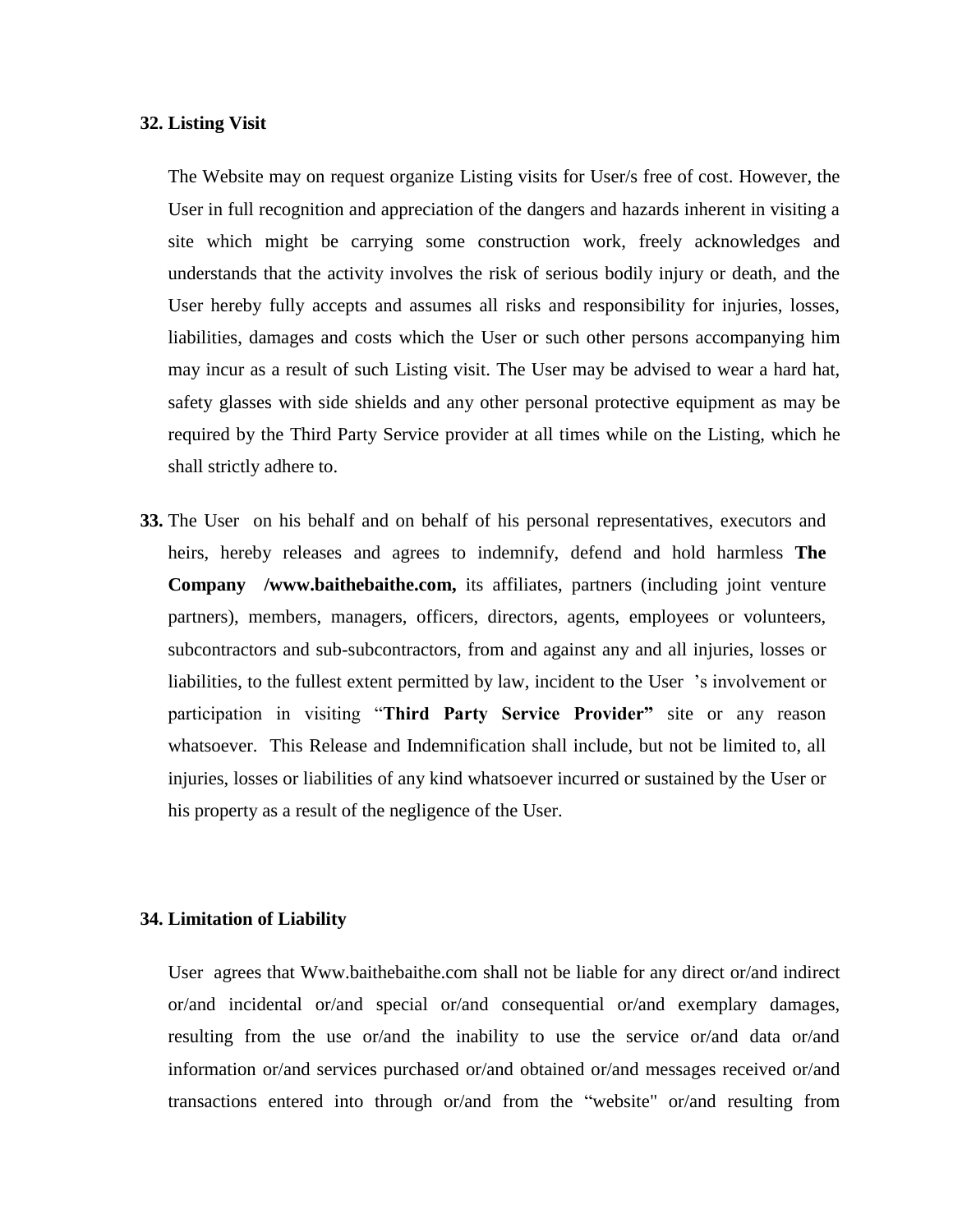unauthorized access to or/and alteration of User's transmissions or/and data or/and arising from any other matter relating to the service, including but not limited to, damages for loss of profits or/and use or/and data or other intangible, even if www.baithebaithe.com has been advised of the possibility of such damages. User further agrees that Www.baithebaithe.com shall not be liable for any damages arising from interruption, suspension or termination of service, including but not limited to direct or/and indirect or/and incidental or/and special consequential or/and exemplary damages, whether such interruption or/and suspension or/and termination was justified or not, negligent or intentional, inadvertent or advertent. User agrees that Www.baithebaithe.com shall not be responsible or liable to User , or anyone, for the statements or conduct of any third party including specifically but not limited to the "Third Party Service Provider". In sum, in no event shall www.baithebaithe.com's total liability to the User for all damages or/and losses or/and causes of action exceed the amount paid by the User to Www.baithebaithe.com, if any, that is related to the cause of action.

35. The Company takes no responsibility/liability whatsoever for shortage or non-fulfillment of the service/s on Www.baithebaithe.com or any other related site due to or arising out of technical failure or/and malfunctioning or/and otherwise and the User hereby undertakes that in any situation/s, the User will not claim any right/damages/ relief, etc against the Company for "Deficiency of service" under The Consumer Protection Act or any other Act/Rules, etc. as the User has very well understood the risks involved in using the website of the Company and is aware that the Company has specifically made the risks involved abundantly clear to the User . The User agrees to such risks and is using/ intending to use the Website after having understood all the terms and conditions provided here including the risks involved.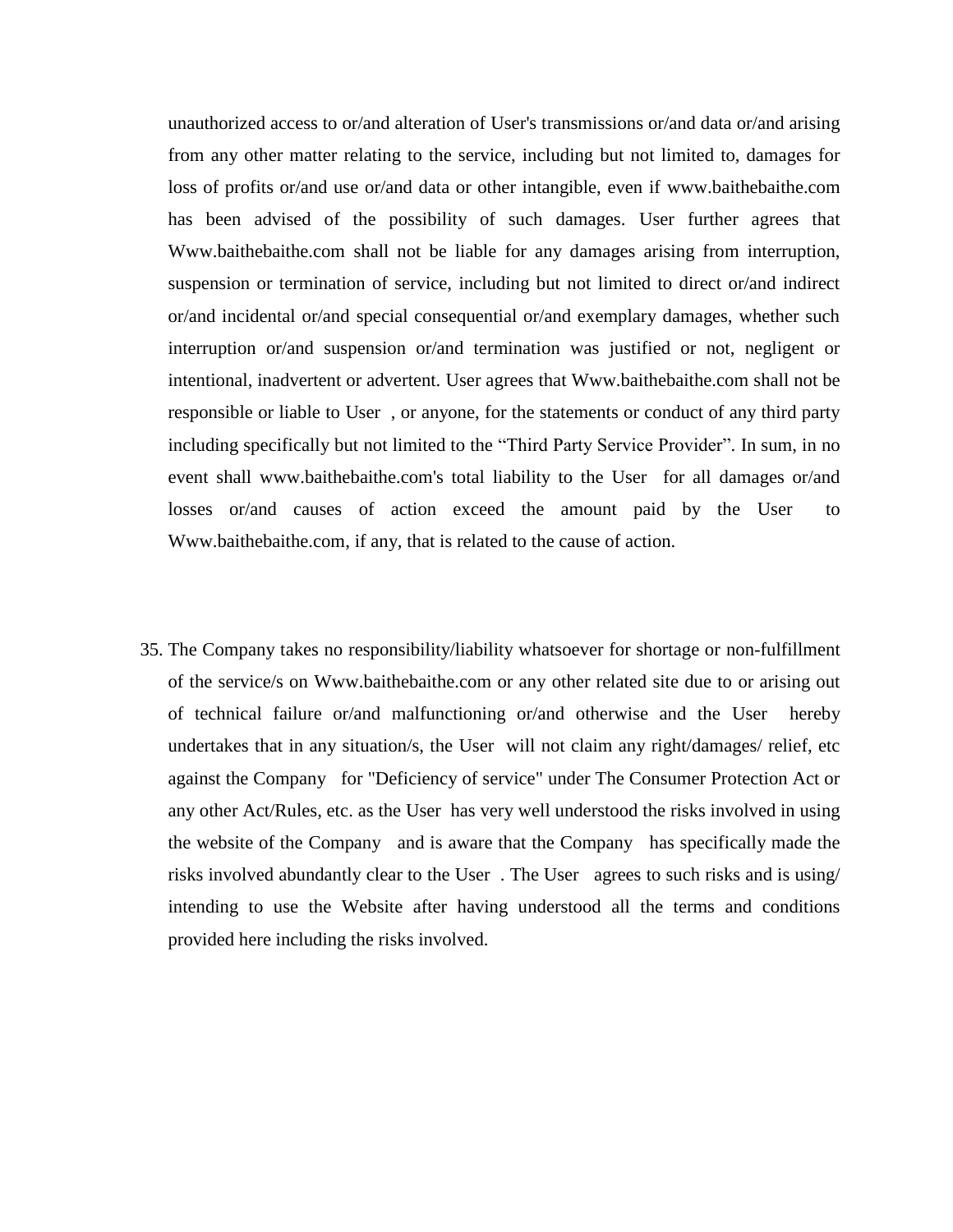- 36. Www.baithebaithe.com shall not be liable for any and all costs, charges, expenses, etc incurred in relation to the costs that may be incurred by End Consumer which are to be borne by the User/s personally as per their arrangement.
- 37. Www.baithebaithe.com shall not be responsible for any malfunctioning, non-functioning of the mobile phone or any other application, and or any damage, loss, either direct or indirect arising out of the use of the Www.baithebaithe.com mobile application on User /s mobile phone.

### **38. Use of Information/Data Supplied**

- a. The User hereby agrees and irrevocably authorizes that the Company has the right to:
- b. Use for the Company's own purpose, any data or/and information supplied by the User in connection with this Agreement, and/or pass on such information to any other associated companies or selected third parties.
- c. Retain all data or/and information supplied by the User while using the Service to remain at Www.baithebaithe.com for the exclusive use of the Company in accordance with service agreement with the User , notwithstanding any termination of the Agreement or suspension of the Service to the User herein. Anything contrary to the above, unless specifically put down in writing, following the termination or suspension of the Service to the User , all such data and information shall remain in the Company's property, records and databases as the exclusive property of the Company , for all times to come.
- d. "By entering mobile number while registering on www.baithebaithe.com, User gives consent to Www.baithebaithe.com to send alerts, contact and promotional SMS to User's registered mobile number. In case User does not want to receive these messages on his/her mobile number, he can remove his/her mobile number from his User details from www.baithebaithe.com".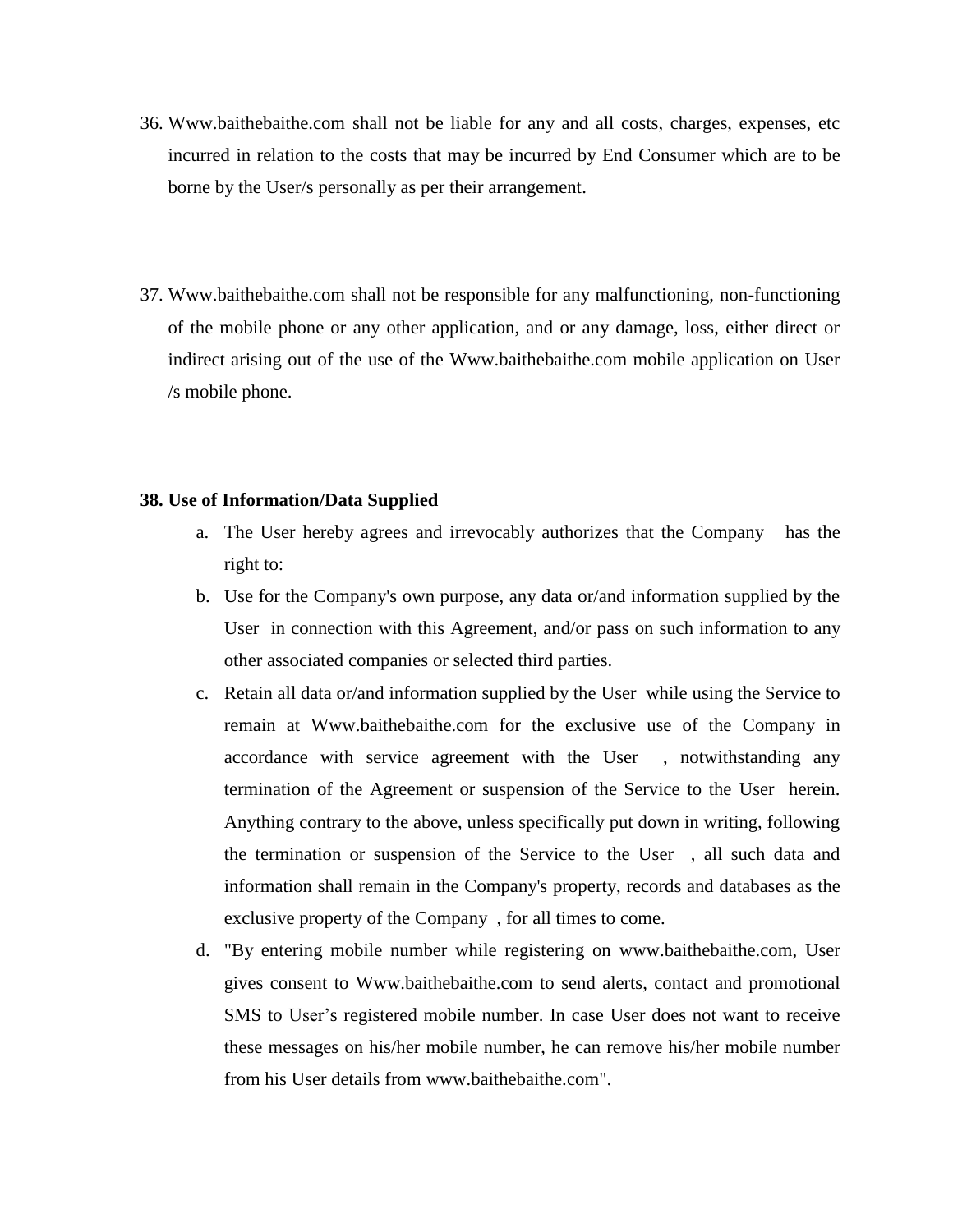# **39. Indemnity**

- a. User will defend, or at its option and settle any third party lawsuit or proceeding brought against the Company based upon or otherwise any claim arising from the fact that the User Content, "Website" and/or User features infringe any copyright, trade secret or trademark of any third party and,
- b. User will defend, or at its option and settle any third party lawsuit or proceeding brought against the Company based upon the Company 's use of any User Content, provided that such use complies with the requirements of the Agreement and,
- c. User will defend, or at its option and settle any third party lawsuit or proceeding brought against the Company based upon the User's use of the Services in any manner which is inconsistent with or in breach of the Agreement; and/or, any claim alleging facts that would constitute a breach of User's representations and warranties made in this Agreement. Any such claim/proceeding if made directly on the User shall promptly be communicated to the Company by the User with all reasonable information, assistance and cooperation in defending the lawsuit or proceeding. The User shall give the Company full control and sole authority over the defense and settlement of such claim. The User may join in defense with counsel of its choice at its own expense subject to the approval of the Company. The User unilaterally agrees to indemnify and hold harmless, without objection, the Company , its officers, directors, employees and agents from and against any claims, actions and/or demands and/or liabilities and/or losses and/or damages whatsoever arising from or resulting from their use of www.baithebaithe.com or their breach of the terms of this Agreement.

### **40. Provisions of Information Technology Act, 2000:**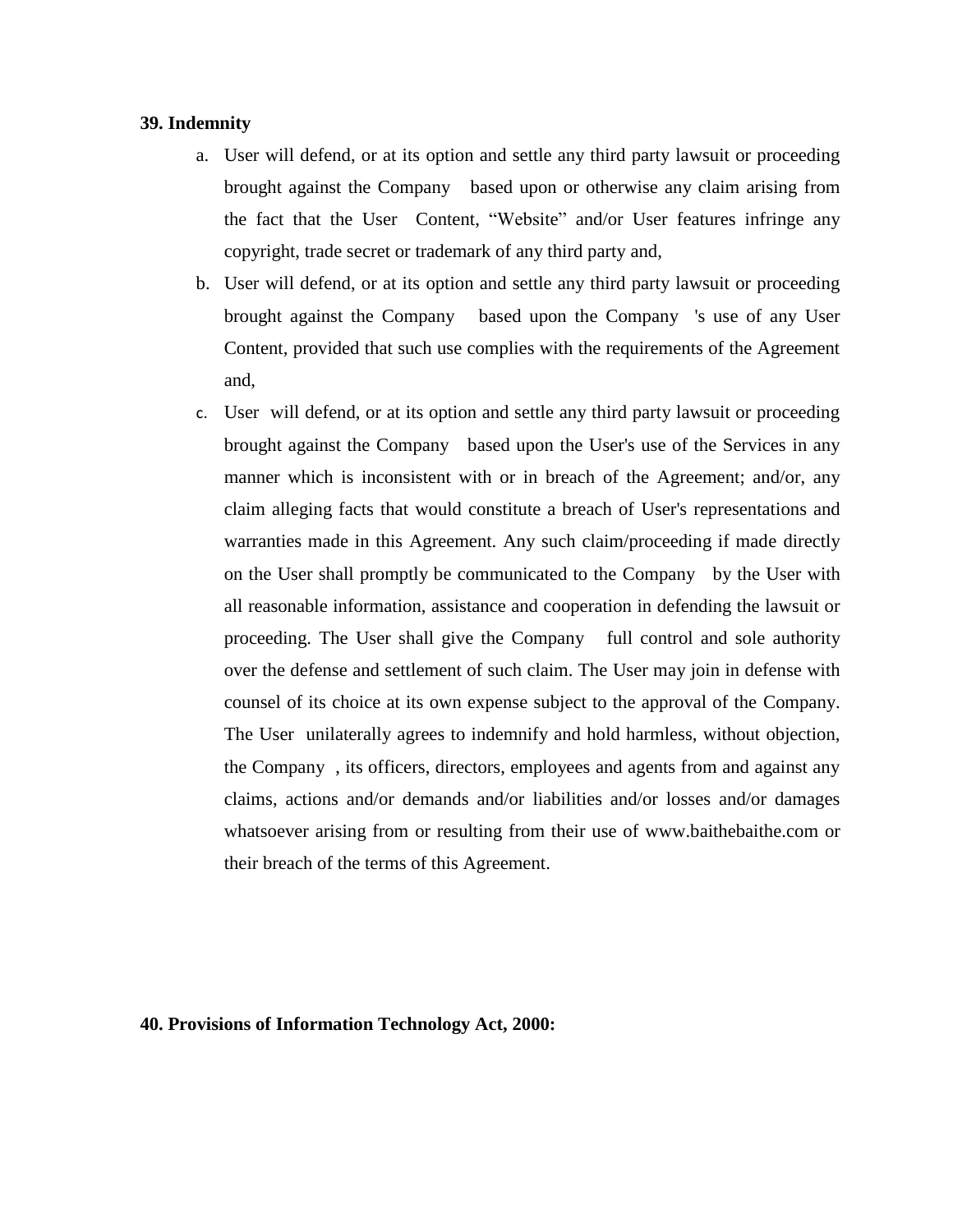The Company and/or the Website are 'Intermediaries' as per the provisions of Information Technology Act of 2000 and are therefore protected from liability with respect to any third party information that may be posted on the Website as per the law.

### **41. Confidentiality**

For the purpose of this Agreement and attachments thereto and all renewals, "Confidential Information " means all financial, commercial, technical, operational, staff, management and other information, data and know-how relating to (the " Disclosing Party " herein the Company ) or any other members of the Disclosing Party's group of companies ( including, without limitation, as to products and services, assets, customers, date and database, suppliers or employees), which may be supplied to or may otherwise come into the possession of the other (the " Receiving Party ", herein the User ), whether orally or in writing or in any other form, and which is confidential or proprietary in nature or otherwise expressed by the Disclosing Party or by any of its Associates to be confidential, and/or not generally available to the public.

42. The Receiving Party shall keep confidential and secret and not disclose to any third party the Confidential Information nor any part of it, except to any of the Receiving Party's Associates, if required and upon prior permission in writing from the Disclosing Party. The Receiving Party agrees to take all possible precautions with regard to protecting confidential information from any third party and shall treat the Confidential Information of the Company with the same level of protection as provided to its own confidential data and shall ensure that all its Associates to whom such disclosure is made will act in accordance with the terms of this Agreement as if each of them were a party to this Agreement, and if required obtain a written statement from each of its employees/associates having access to such Proprietary Information undertaking to abide by the confidentiality conditions. All Proprietary Information shall be kept separate and exclusive and at the usual place of business (or residence as the case may be) of the Receiving Party.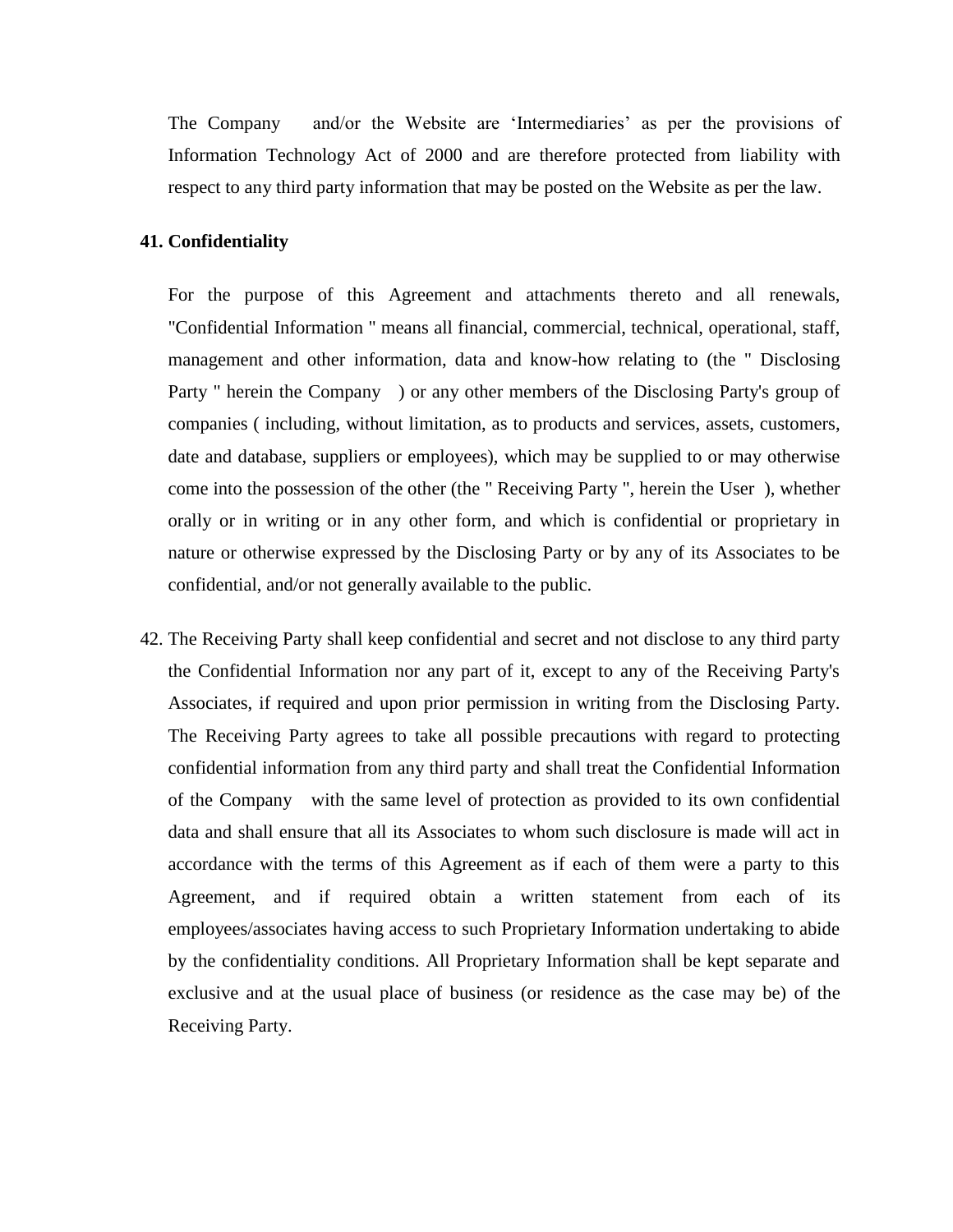- 43. Further no use, reproduction, transformation or storage of the Proprietary Information shall be made by the User without the prior written permission of the Company , except where required to be disclosed pursuant to any applicable law or legal process issued by any court or the rules of any competent regulatory body but only pursuant to informing the Company in writing.
- 44. On request of the Disclosing Party made at any time, including at the time of termination of this Agreement, the Receiving Party shall deliver back to the Disclosing Party all original documents, records, data and other material in the possession, custody or control of the Receiving Party that bear or incorporate any part of the Proprietary Information. The obligations of confidentiality set out in this Agreement shall continue to be in force notwithstanding termination of this Agreement for any reason whatsoever.
- 45. All information and data submitted by the User shall become the property of the Company. However all such information shall be kept strictly confidential and the Company shall not, subject to "Violation of Terms & Conditions" clause, release any such data and information to any third party without the prior consent of the User.
- 46. All confidential information (including name, e-mail address etc.) voluntarily revealed by the User in chat and bulletin board areas, is done at the sole discretion and risk of the User. If such information, collected by a third party is misused or results in unsolicited messages from such third parties, then such actions are beyond the use, beyond the control and liability of the Company and the Company accepts no responsibility or liability whatsoever for such actions.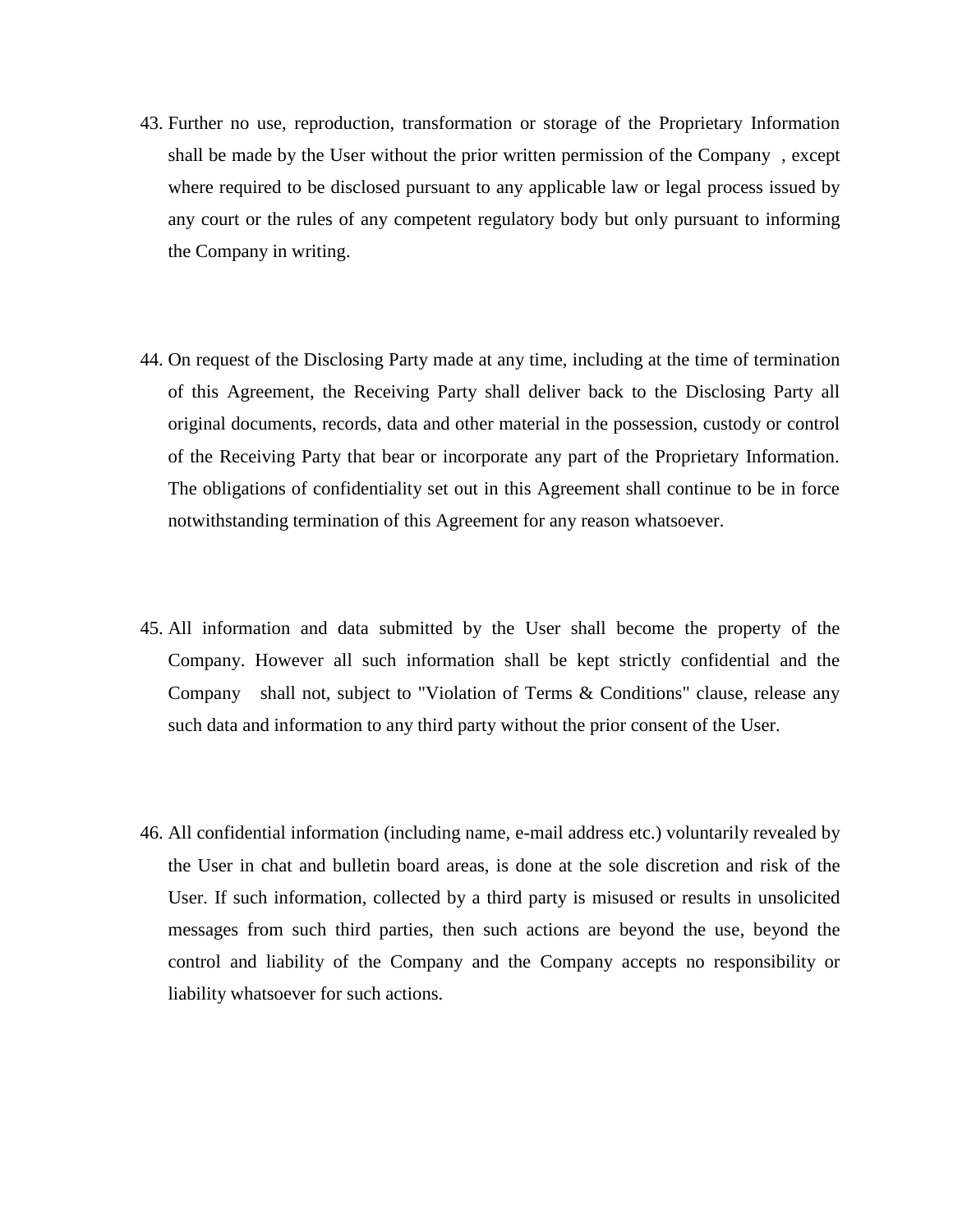47. All copyright and/or know-how and/or any other related intellectual property rights to the Service or Www.baithebaithe.com shall become and remain the sole and exclusive property of the Company and the User shall have no claims to the same. In the event the User has contributed any material to Www.baithebaithe.com in any manner whatsoever, all intellectual property rights to the same shall become the absolute property of the Company, including all intellectual property rights and the User shall have no right or claim over the same, in any manner whatsoever. In the event that the User during the term of his Agreement or any time thereafter, uses such intellectual property in any other website or related activity, the same shall be considered as an infringement of the intellectual property rights of the Company and the Company shall have the right to take recourse to whatever legal remedial action is required, in the given facts and circumstances, the costs and peril of which will lie at the end of the User.

# **48. Variation**

- a. The right to amend/ vary or change the terms and conditions contained herein and in the Services Guide or at any time exclusively rests with the Company, upon notice (in such form as may be determined by the Company) to the User.
- b. This Agreement will be periodically updated and the Terms and Conditions changed from time to time and the changed or updated Agreement posted at Www.baithebaithe.com. The User should visit the site periodically to review the latest Terms and Conditions. For the avoidance of doubt, the User's continued use of the Service constitutes an affirmation and acknowledgement of the amended terms and conditions.
- c. The Content on the Website and Mobile App is for informational purposes only. The Company disclaims any liability for any information that may have become outdated since the last time the particular piece of information was updated.
- d. Further no use, reproduction, transformation or storage of the Proprietary Information shall be made by the User without the prior written permission of the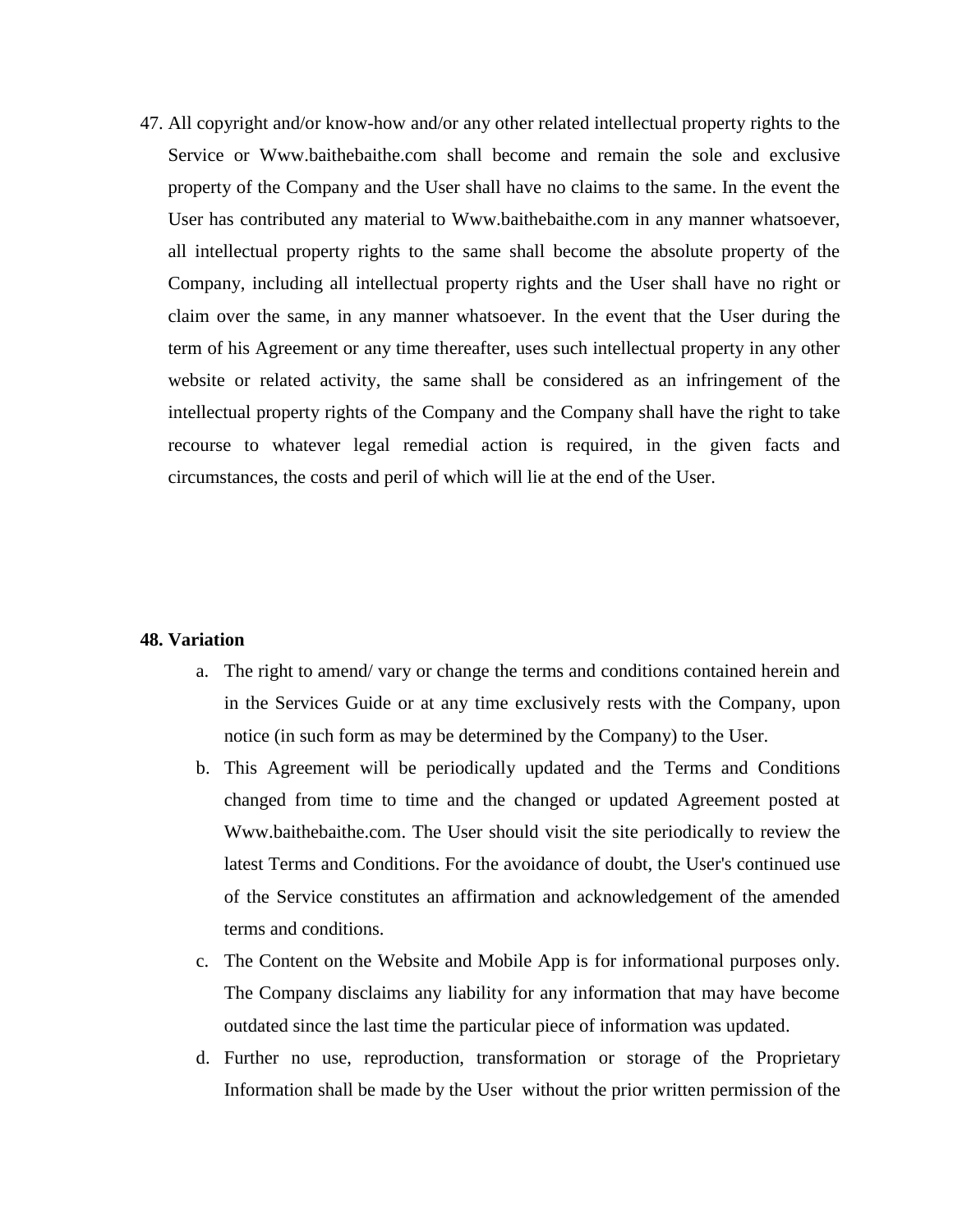Company, except where required to be disclosed pursuant to any applicable law or legal process issued by any court or the rules of any competent regulatory body.

# **49. Discontinuation or Modification to Services**

- a. The Company reserves the unilateral right to add to /and/or change and/or delete and/or end the Service at any time with or without notice to the User.
- b. There shall be no liability on behalf of the Company to the User or any third party in case the Company exercises its unilateral right to modify or discontinue the Service.

# **50. Notices**

- a. All notices shall be in English and in writing and (a) if sent to the User to the address identified on the Application Form and (b) if sent to the Company to such address as provided in writing for such notice purposes; provided, however, that all invoices and payments shall be sent to the attention of The Company's Finance department, all legal notices shall be sent to the attention of the Company's Legal Department, and all other correspondence shall be sent to the attention of the account manager specified by the Company . Notice shall be deemed given upon receipt when delivered personally and upon received acknowledgment / written verification of receipt from overnight courier and finally upon verification of receipt of registered or certified mail.
- b. All notices from the Company including notice of change to these Terms  $\&$ Conditions or other matters related to www.baithebaithe.com will be done by displaying notices to User/s on the Website.

# **51. Non-exclusive Remedy**

Termination or expiration of this Agreement, in part or in whole, shall not limit Company from pursuing other remedies available to it, nor shall User be relieved of its obligation to pay all fees that are due and owing under this Agreement through the effective date of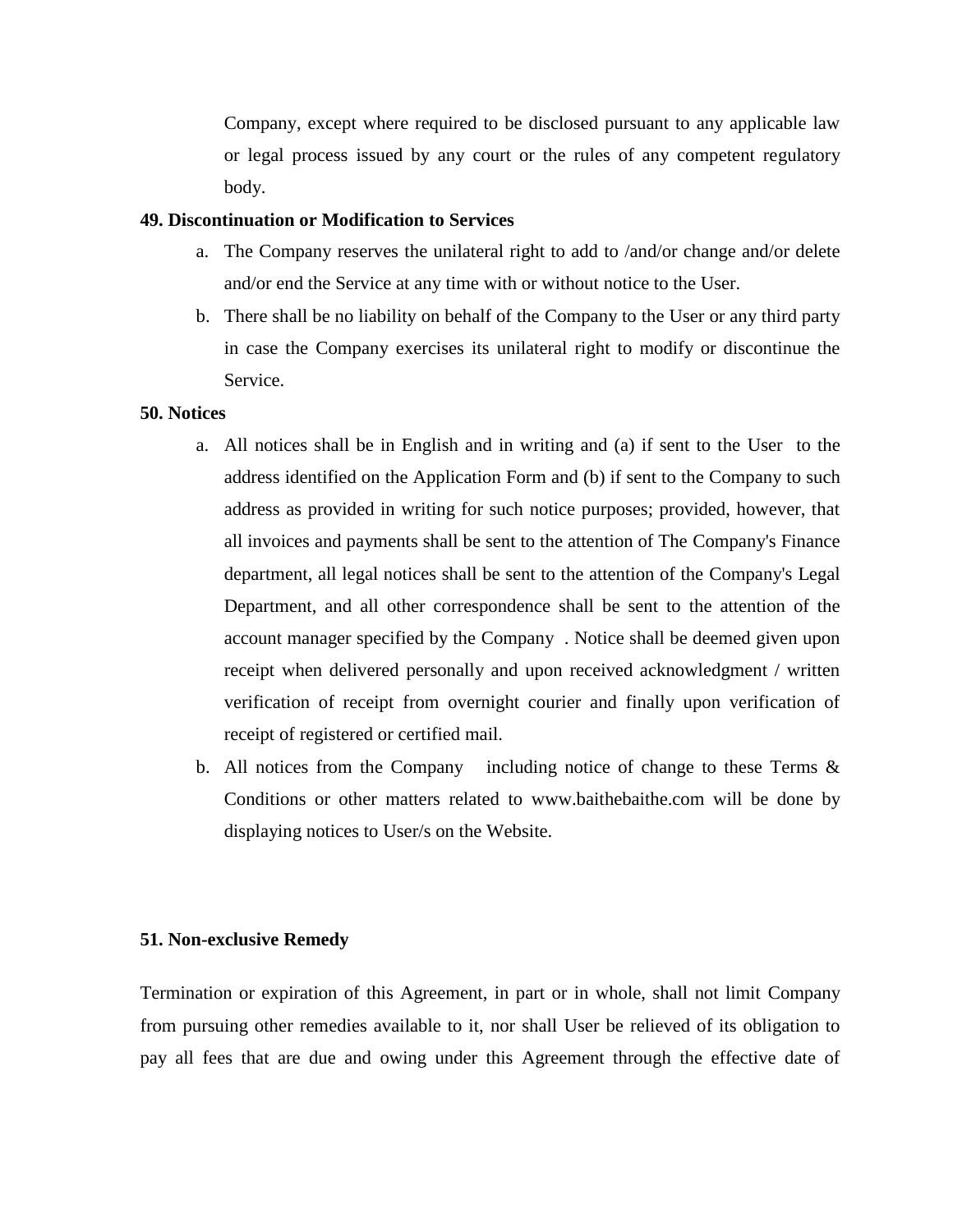termination. Neither party shall be liable to the other for any damages resulting solely from termination as permitted herein.

### **52. Waiver**

The failure of www.baithebaithe.com to exercise or enforce any right or provision of these Terms & Conditions shall not constitute a waiver of such right or provision. If any provision of these Terms & Conditions is found by a court of competent jurisdiction to be invalid, the parties nevertheless agree that the court should endeavour to give effect to the parties' intentions as reflected in the provision, and other provisions of these Terms & Conditions shall remain in full force and effect.

# 53. **Privacy Policy**

The User/s has/have read The Company Privacy Policy, the terms of which are incorporated herein, and agree that the terms of such policy are reasonable. The User consents to the use of its personal information by The Company and/or its "Third Party Service Provider" and distributors in accordance with the terms of and for the purposes set forth in The Company Privacy Policy.

# **54. General terms**

Interpretation: The section and subject headings in these Terms are included for reference only and shall not be used to interpret any provisions of these Terms.

Entire Agreement and Waiver: The Terms, together with the 'Privacy Policy' shall constitute the entire agreement between you and us concerning the Services. No failure or delay by us in exercising any right, power or privilege under the Terms shall operate as a waiver of such right or acceptance of any variation of the Terms and nor shall any single or partial exercise by either party of any right, power or privilege preclude any further exercise of that right or the exercise of any other right, power or privilege.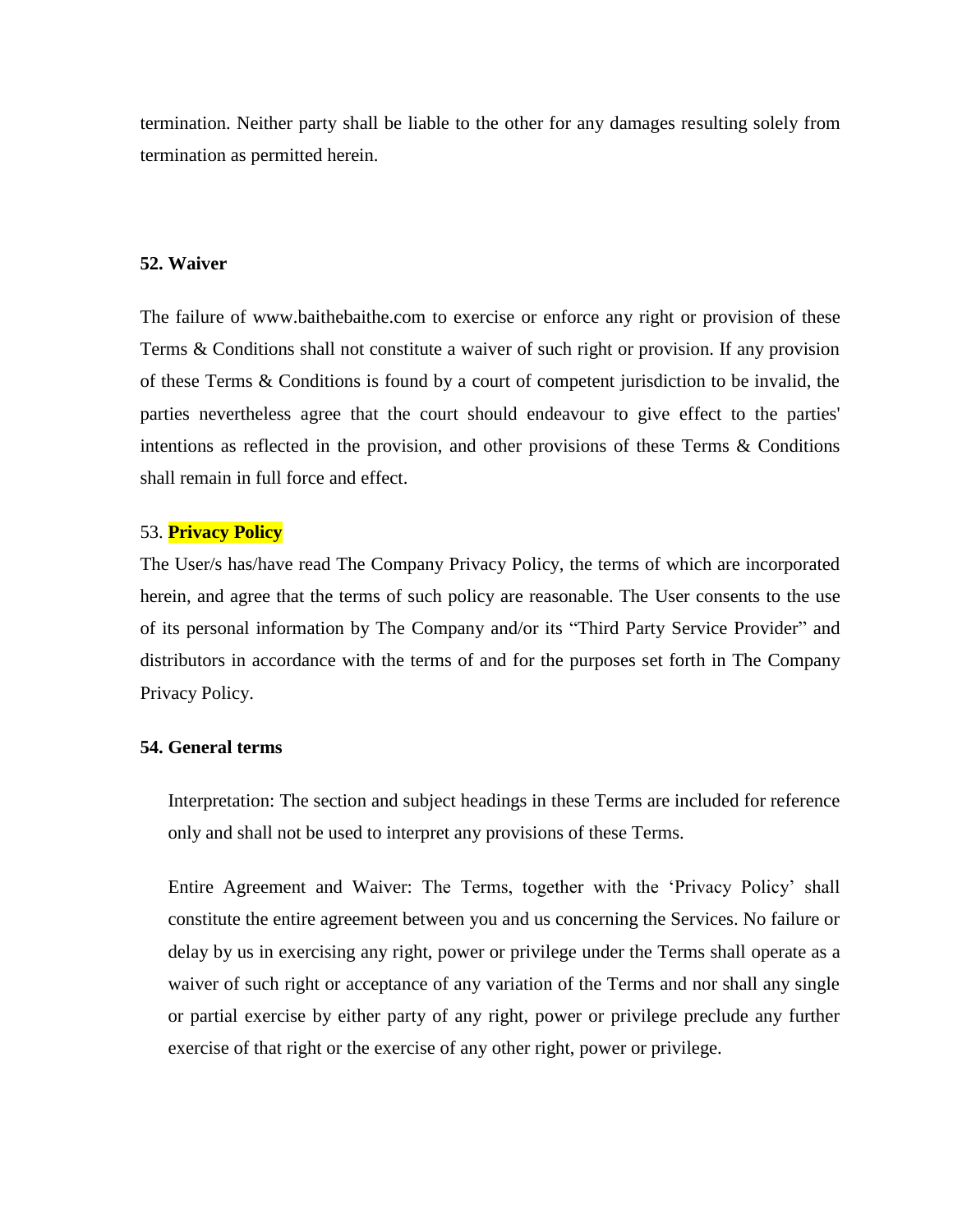Severability: If any provision of these Terms is deemed unlawful, invalid, or unenforceable by a judicial court for any reason, then that provision shall be deemed severed from these Terms, and the remainder of the Terms shall continue in full force and effect.

Partnership or Agency: None of the provisions of these Terms shall be deemed to constitute a partnership or agency between you and the Company and you shall have no authority to bind the Company in any form or manner, whatsoever.

# **55. Governing Law and Jurisdiction**

- a. It is clarified that there is no agency or/and partnership or/and joint venture or/and employee-employer or/and franchiser-franchisee relationship between www.baithebaithe.com and any User of the Service.
- b. The User agrees that regardless of any statute or law to the contrary, any claim or cause of action arising out of or related to use of the Service or the Terms & Conditions must be filed within 30 days after such claim or cause of action arose or be forever barred.
- c. All information of whatsoever nature received from the User is in good faith and is bonafide. The information is believed to be true/ correct and complies with the laws of the land.
- d. This Agreement and any dispute or matter arising from incidental use of Www.baithebaithe.com is governed by the laws of India and the User and the Company hereby submit to the exclusive jurisdiction of the courts at Pune, India without regard to its conflict of law provisions. User and Www.baithebaithe.com agree to submit to the personal and exclusive jurisdiction of the court located in Pune.

### **56. Acknowledgment and Acceptance of Terms and Conditions**

The terms and conditions appearing here above consists of the entire agreement between the Party/User (as defined above ) and the Company (as defined above ) and replaces